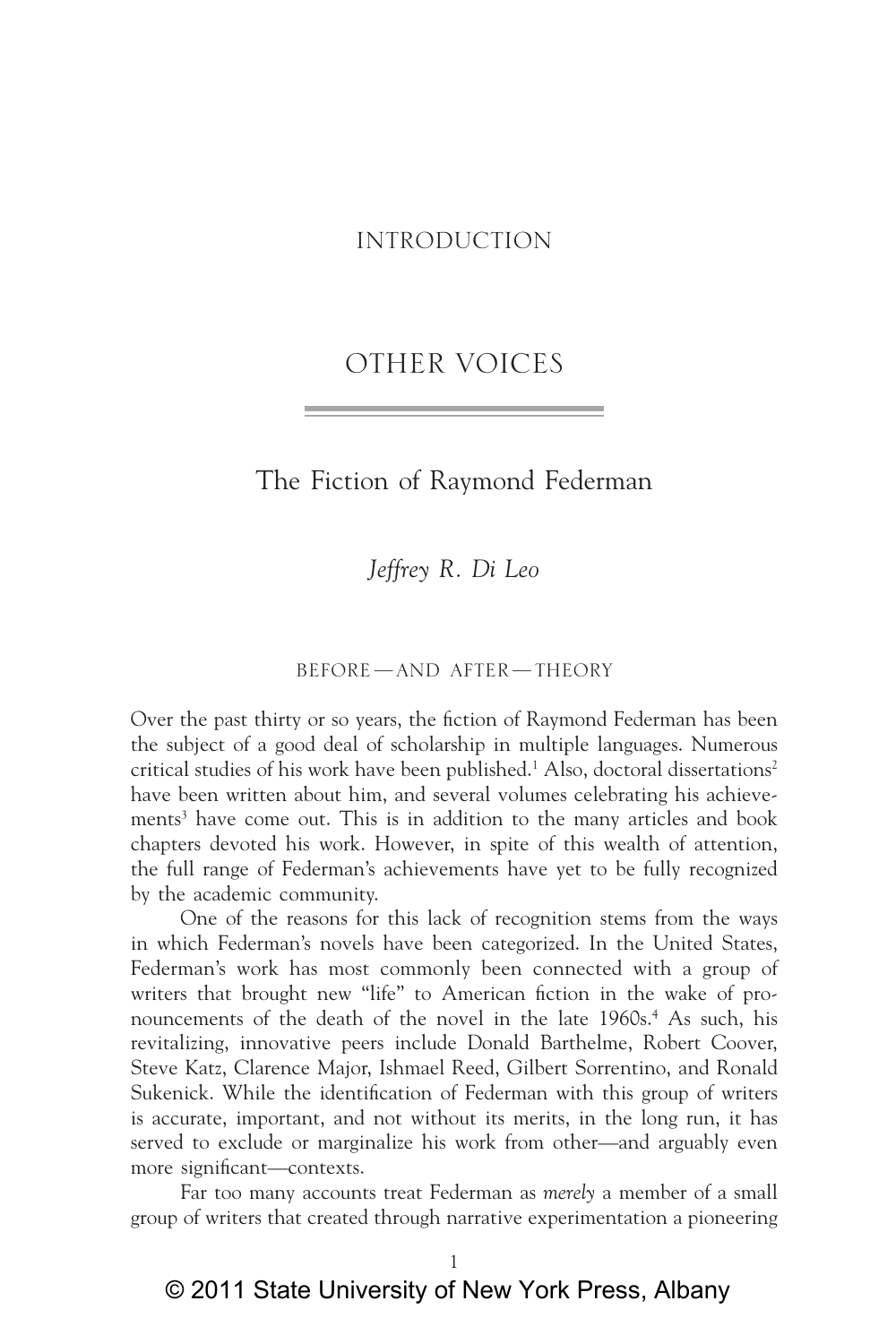body of "metafiction" or "postmodern" American literature. Though relevant to those interested in tracing the development of American letters, such accounts neglect the range of his contributions to both the contemporary critical and world literature canons—contributions that scholars are only just beginning to recognize and explore in detail.

The aim of this volume is to introduce (or, for some, to reintroduce) to the broader scholarly community an amazingly creative and daring thinker whose work is significant to not just considerations of the development of innovative fiction in America, but potentially to a number of *distinct* disciplines, and established and emerging critical discourses. These critical discourses include translation studies, Jewish studies, Holocaust studies, bilingual studies, Beckett studies, cultural studies, philosophy of language, postmodern theory, body criticism, critical theory, identity studies, narrative theory, trauma studies, philosophy of literature, and autobiography theory, among others. It should be noted that the disciplines represented here are far wider than just English, the standard province of Federman scholarship. They include philosophy, comparative literature, foreign languages, history, linguistics, and sociology.

The contributors to this volume place Federman's work, either through his narrative practice or critical contributions, as an important figure in many areas of contemporary critical concern. They reveal his work to be a rich source for those invested in contemporary cultural studies and literary theory, and show it as contributing to some of the most fascinating and challenging issues faced by the humanities today. Collectively, they establish Federman's place in an age that has lost interest in narrative innovation as significant in itself and has instead redirected its attention to the cultural, historical, and political powers of fictional discourse.

Ironically, Federman, who recently passed away at the age of eightyone, is probably more relevant now than ever. Part of the reason for this is that the discourses necessary for appreciating the range and depth of his achievement—discourses such as cultural studies and literary theory—have only recently reached full maturation and institutional acceptance. It is easy to see this when one recalls that when Federman's early masterpiece *Double or Nothing* came out in 1971, "new criticism" was still considered "radical" by most English departments—departments, which, by the way, rarely if ever considered contemporary fiction in general (let alone fiction such as Federman's) as worthy of scholarship. One must also remember that Federman's writing becomes more significant in a critical climate charged by discussions of the relationship between culture, history, language, and narrative. While these discussions were forming in the seventies, they were still far from maturation.

The seventies saw the rise of elegant and close structuralist, deconstructive, Marxist, and psychoanalytic interpretations of literature. Increasingly, emphasis on the libidinal, political, and social nature of signification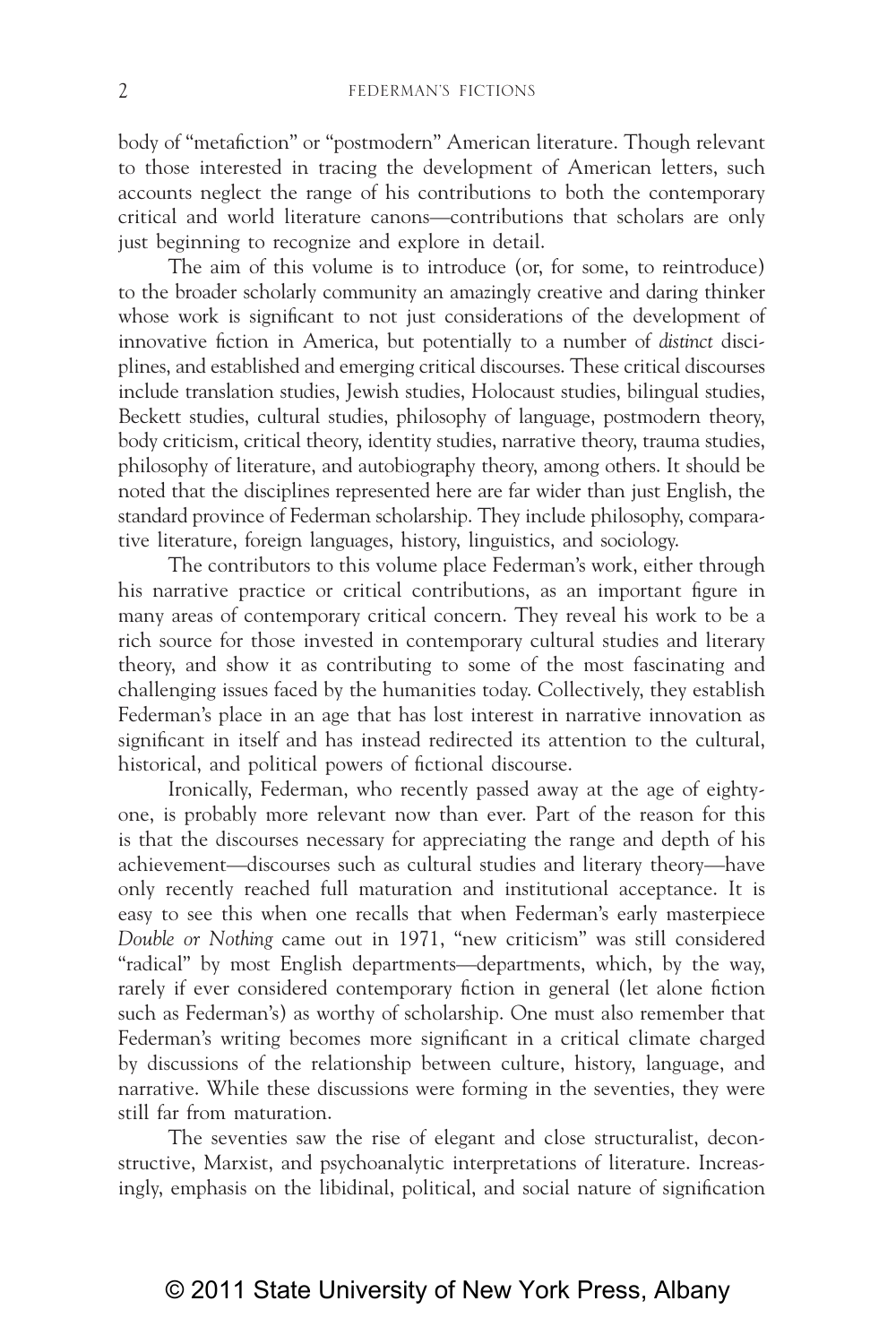would come to challenge the very profession of *literary* studies by laying the foundation for *cultural* studies. It is in the context of this postliterary or postliterature climate that Federman's fictions can be best understood.

While Federman's writing is an amazing resource to be grappled with through structuralist and/or poststructuralist theoretical contexts,<sup>5</sup> it becomes even more powerful when considered through theory sensitive to the personal, social, and political dimensions of interpretation—dimensions that semiotics and deconstruction have had difficulties engaging. So as the eighties saw the emergence of race, class, and gender studies eclipsing the more formalist theories of the literary which dominated the late seventies and early eighties, Federman's work with its attendant foregrounding of issues of culture, history, and identity began to garner more attention from critics. Nevertheless, as the essays in this volume ably demonstrate, Federman's work provides a fruitful context for examination from both a timeless, ahistorical, seventies high-theory context *and* a late eighties low-theory cultural studies perspective that emphasizes the contingent, local, historical, and contextual character of all cultural artifacts.

Today, however, in a critical climate that is highly eclectic and globally situated, Federman's work is probably more powerful than ever. Why? Because like Federman, contemporary critics are less concerned with distinguishing "literature" from "theory" and "fiction" from "reality," and more interested in discussing the identity, consumption, regulation, and production of texts within culture(s).<sup>6</sup> Theory and criticism have finally caught up with Federman.

Consequently, Federman's own approach to fiction and criticism might be best viewed as "posttheoretical" and "postfictional." As the essays in this volume amply demonstrate, Federman made contributions to a range of academic disciplines and critical discourses. However, neither he nor his writing can be contained by any one discipline or discourse. Even seemingly "safe" labels such as "postmodern" or "metafiction" do not exactly capture Federman's achievement. Unlike many thinkers today who *can* be contained by labels, discourses, and disciplines, Federman's thought and writing cannot and will not. It continually has a way of sliding quickly into other areas of critical concern at the point when one feels as though one has captured it. And while the essays in this collection do their best to "contain" it, one always has the sense that the task is ultimately futile. Federman is—and is not—a theorist. Is—and is not—a fictionalist. Is—and is not—a philosopher (of language). Federman's writing is at home both within the context of contemporary theory and against it; both within the frame of fictionality and against it. As such, in many ways, he is our premier "posttheorist" and "postfictionalist."<sup>7</sup>

The aim of this volume then is to more significantly embed Federman into the contemporary conversations and discourses of cultural studies and literary theory. The result—as you will see—is that his work takes on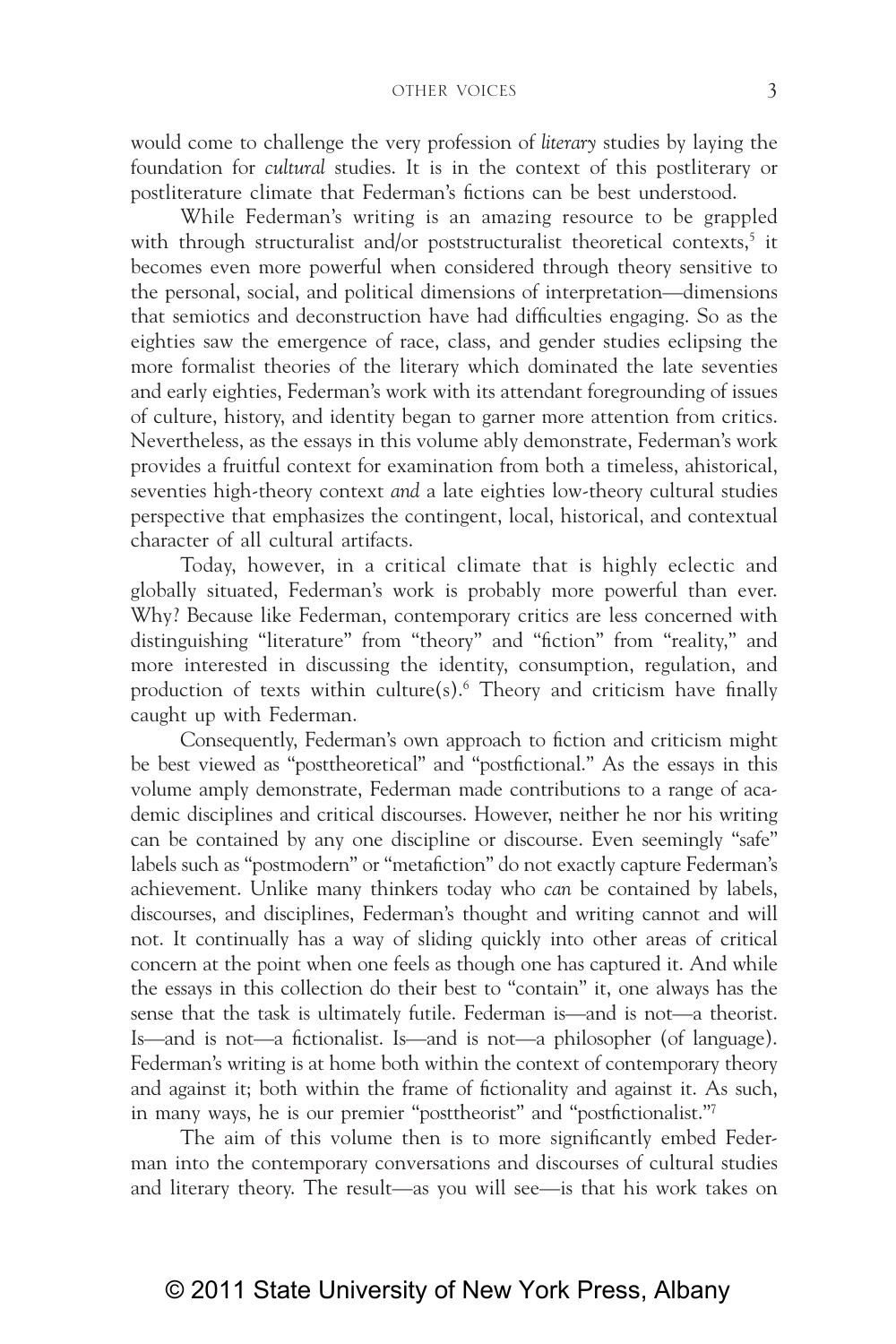a power hitherto underappreciated. In some ways, the early categorization of Federman as an innovative or "experimental" writer has been both a blessing and a curse. It has been a blessing because his work has been put in a league with some of the most talented writers of the last quarter of the twentieth century—and this is no small thing. It has been a curse because it has arguably distanced his work from more powerful critical contexts, namely, those of cultural studies and literary theory. While his contributions to these areas have been sporadically mentioned over the years, the power of his work from within these contexts has been neglected. The current volume aims to rectify this.

### A LIFE IN THE TEXT

A short story by Ronald Sukenick introduces us to a character named "Raymond Federman." The life of Sukenick's character is nothing short of amazing, full of danger, adventure, and intrigue. Sukenick's story lays out this character's life in one sentence:

One day, Federman, who must be twelve or thirteen at the time, is in the apartment with his family, poor, relatively recent immigrants to France, when the Germans come, he's pushed into a closet by his mother, and suddenly he's an orphan, a fugitive jumping from freight train to freight train, a farm laborer in the south of France, a factory worker in Detroit, a white named Frenchy in a black ghetto, a swim champ, a jazz musician, a paratrooper in Korea, a student in New York, a poet, a jock, a Ph.D., a gambler, a Casanova of note, a professor in California, a novelist in Buffalo, an honored literary guest in Germany. (321)

It should come as no surprise that Sukenick's character, "Federman," is based on the life of his close friend, the French-born, American writer, Raymond Federman.

Like Sukenick's "fictional" Federman, the "real" Federman lost his family in the Holocaust, migrated to the United States after the war, and eventually became "an honored literary guest in Germany." However, distinguishing the facts from the fictions regarding the "real" Federman is not a simple task. Even though most of Federman's fiction gravitates around events from his "real" life, his fiction is not autobiographical—at least not in the "literal" sense of autobiography. And even when events from his "real" life find their way into his fiction, he provides us with precious little help distinguishing the "real" events from the "fictional" ones.

Right after he lays out the central events in this incredible "character's" life, Sukenick writes,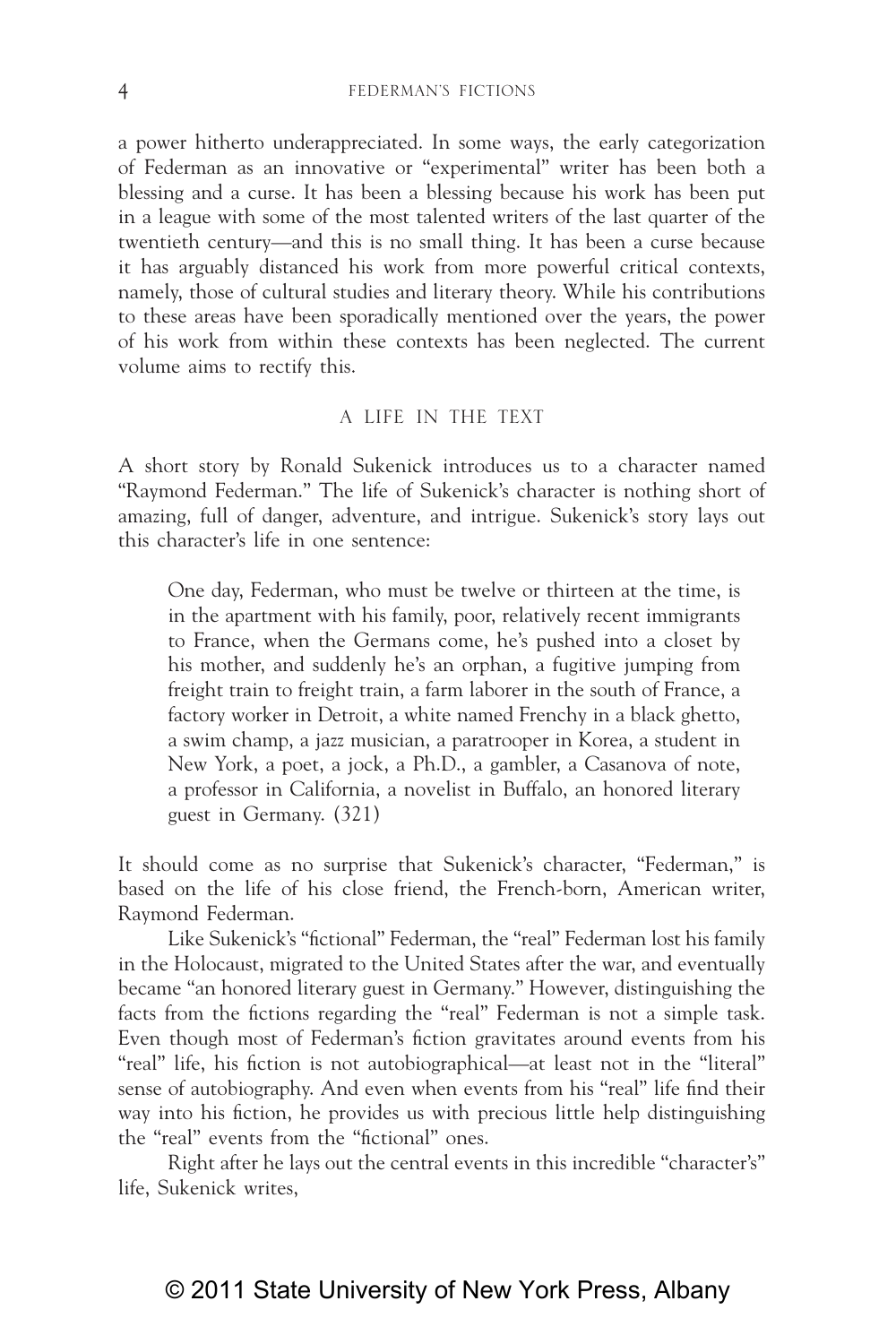A great story, but what's the plot? and which one of the above is the hero? and where's the verisimilitude? and when is the beginning, the middle, the end? and why should this irrational discontinuity be related in sequential sentences from left to right, left to right to the bottom of the printed page? and how in the name of probability can it be called real? (321)

Sukenick's observations regarding his friend's life and fictional technique are right on the mark. Federman's life *is* a great story—one that is almost too fantastic to believe. Complicating things even more is that in his fiction and in his real life, there are many Federmans—determining which one is the "hero" depends on one's interests and tastes. Even limiting Federman to just his academic character does not help to narrow down the list of Federmans. To some academics, he is a bilingual writer; to others, simply a novelist; to others still, a noted scholar; to others yet, a literary critic. And the list could go on. There *are* many academic Federmans. Each is intriguing in itself, and all are in *continuous* dialogue with each other. The essays in the first section of this book, "A Life in the Text," aim to begin to identify some of them, and to introduce their independent strands of discourse.

In "Beckett and Beyond: Federman the Scholar," Jerome Klinkowitz overviews Federman's contributions to academic or scholarly publishing. In comparison to the other writers of his generation such as William Gass and Ronald Sukenick, Klinkowitz finds Federman as having "the most useful balance between the vocations of fiction writing and scholarship." "Although other innovative fictioneers maintained an interest in academic publishing," adds Klinkowitz, "none of their efforts match the consistency and impact of Federman's presence in the field."

The remarkable balance that Federman has achieved throughout his career between his fictional and his scholarly writing is underappreciated. Not only is Federman one of the foremost Beckett scholars in the world—having published three books on him<sup>8</sup>—but he is also a leading scholar of literary theory—with three books also in this area.<sup>9</sup> From his early scholarly work on Samuel Beckett through *Critifiction: Postmodern Essays* (1993), Federman's criticism and scholarship has developed side-by-side with his fictional development. One of the virtues of Federman's scholarship is that it is "No mere proselytizing for his own novels." Rather, observes Klinkowitz, "Federman's academic publications raise the same formal issues as do his works of fiction, but do so in a manner that enlarges and advances understanding, just as his own creative works take their place in emerging literary history."

In "How, and How Not, to Be a Published Novelist: The Case of Raymond Federman," Ted Pelton reviews Federman's publishing career. His contribution asks why a writer that is internationally regarded and has several major awards including the American Book Award "has never had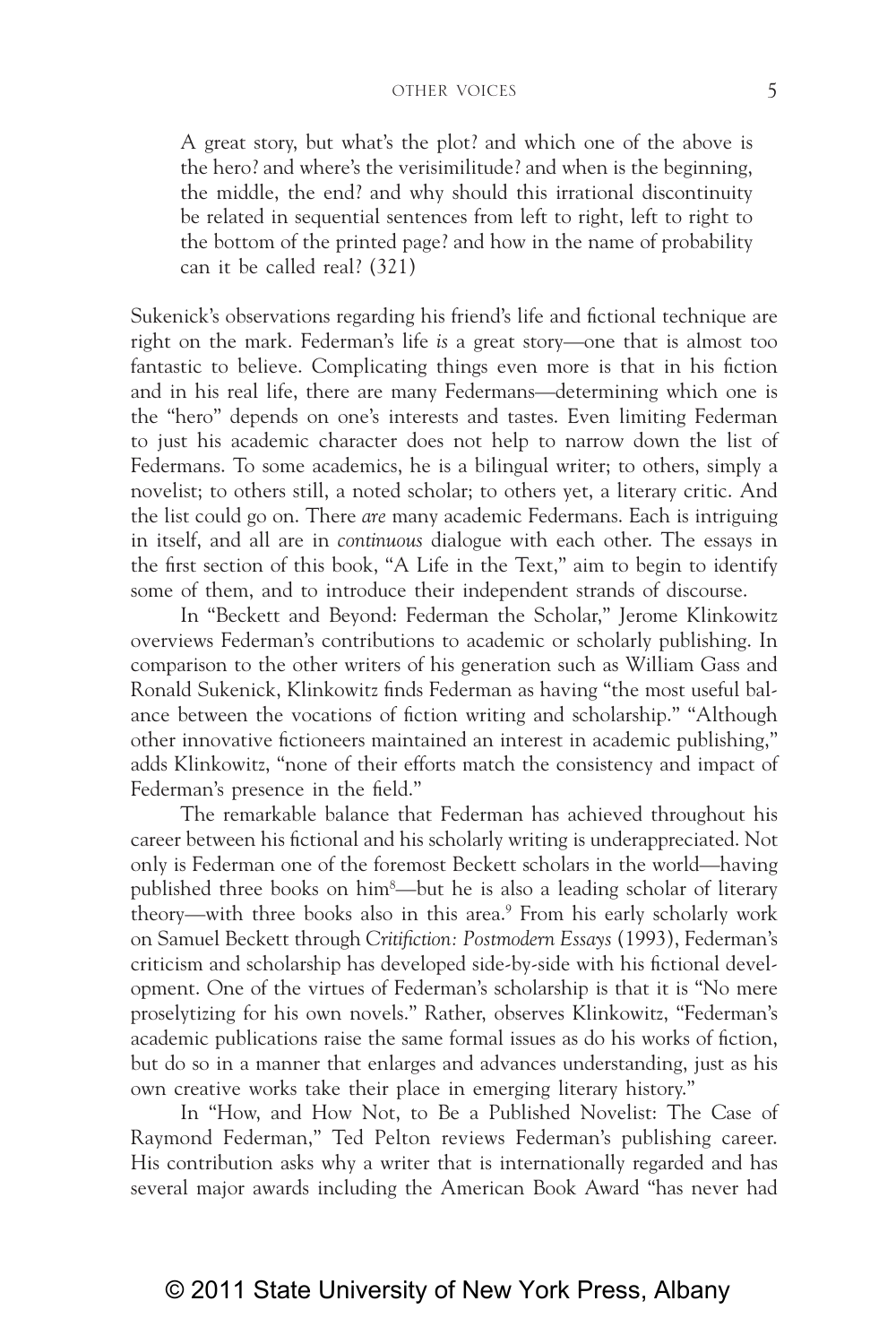a book published by a major U.S. imprint." Pelton maintains that while Federman had a number of opportunities to publish with major U.S. publishers—for example, St. Martin's Press was interested in *Smiles on Washington Square* (Thunder's Mouth Press, 1985) and Little, Brown, & Company was interested in *Double or Nothing* (Swallow Press, 1971)—the author *chose* not to publish with these major publishers. For Federman, the decision to publish with small presses (rather than major presses) was based on the author's decision to maintain his aesthetic integrity, rather than to make concessions to the market-driven editorial suggestions made by the major U.S. publishers that approached him. Pelton observes that though a few of Federman's peers had books published with major U.S. publishers, this was the exception, rather than the rule.

Pelton points out that in the case of *Double or Nothing* as well as other works, Federman "made the decision to rework his own manuscript precisely against marketplace feedback." In this regard, Federman's publishing career "serves as a unique measure of the nonparticipation of American publishing in innovative American fiction." Pelton maintains that the task of publishers should be to support the work of writers like Federman "whose texts bring us new understandings of what constitutes the art form"—not to dictate to them what they should write based on economic motives. Federman's "refusal to write straight narrative," suggests Pelton, against the wishes of major American publishers, provides us with "perhaps the most notable case in our time of the writer who growled at his purported master and, by doing so, became his own."

The next essay, "Samuel Beckett and Raymond Federman: A Bilingual Companionship" by Daniela Hurezanu, introduces us to Federman's bilingualism through a comparison with Beckett's bilingualism. Hurezanu's essay examines some of the philosophical and linguistic links between Beckett and Federman, complementing the scholarly relationship with Beckett established in Klinkowitz's contribution.

Hurezanu observes that Federman views Beckett "not simply as a 'model,' but literally as an alter-ego he calls 'Sam.' " Not only does Federman's and Beckett's literature share French-English bilingualism, the writers also share the fact that they both translate themselves. Hurezanu points out that "For Federman, to be a bilingual writer means to have a voice within a voice," and that this metaphor was taken from a Beckett quote: "Sometimes I confuse myself with my shadow, and sometimes don't."

Federman's own view of Beckett's translations of Beckett's own works is that they should be regarded as "twin-texts"—that is, continuations and amplifications of the work in its original language. With regard to Federman's own work, he feels that "the original text is not complete until there is an equivalent version in French or in English," reports Hurezanu. However, for Hurezanu, there is a "point where Federman goes beyond Beckett." Unlike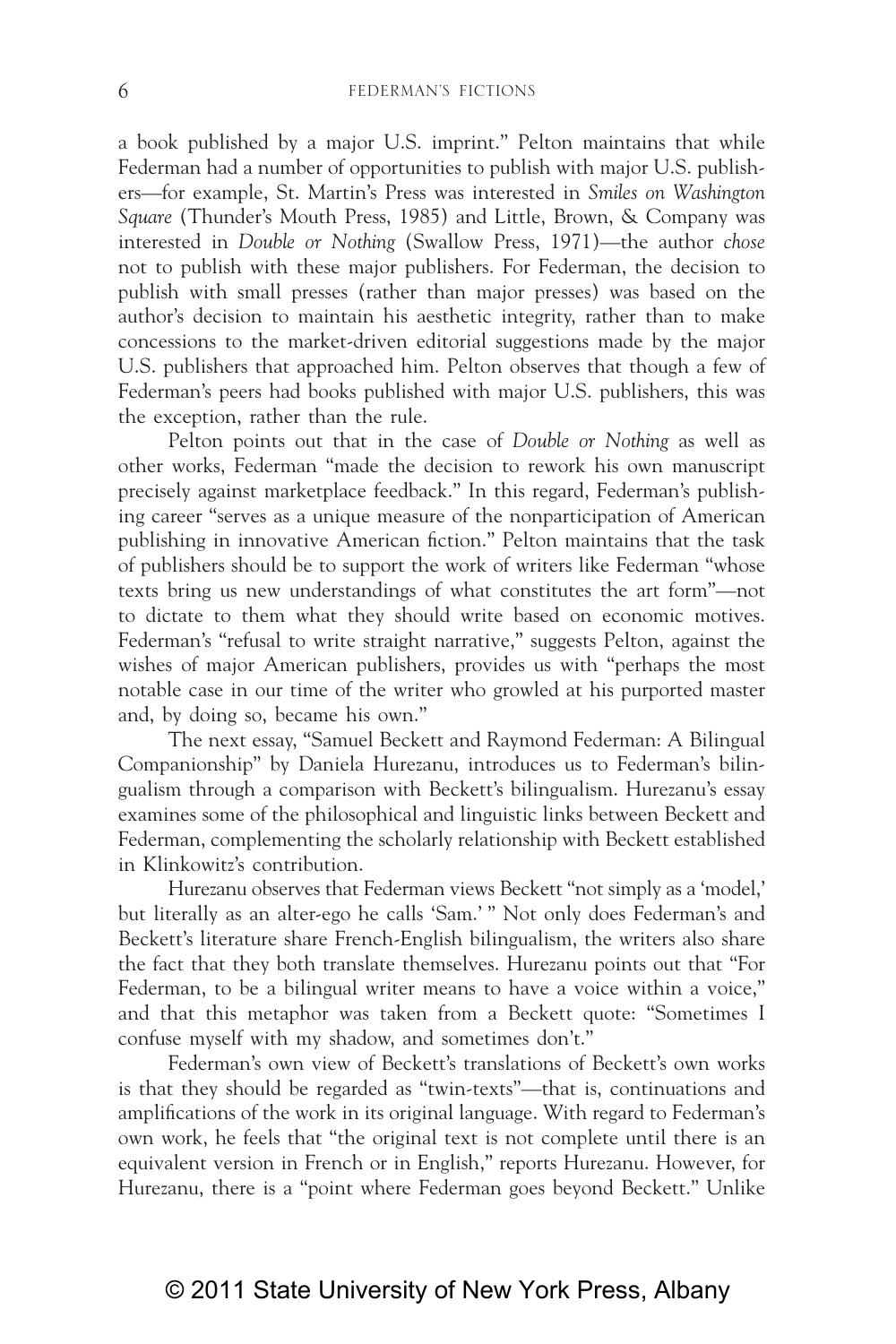Beckett, she argues, Federman aims to "corrupt" both languages and "to create a new, 'impure' one." The new impure language would result in an entirely "bilingual" book that "would have no origin, no original language, no original text," writes Hurezanu—and a work such as *The Voice in the Closet / La Voix dans le cabinet de débarras* (2001b) is a perfect exemplification of this bilingual aspiration.

In "Filling in the Blanks: Raymond Federman, Self-Translator," Alyson Waters also reflects on Federman's self-translations. Waters observes that self-translators might be placed on a spectrum. On one end of this spectrum is the "personal" self-translator, "that is, writers who see their dual cultural and linguistic identities as causing a division of the self." On the other end of this spectrum is the "historical" self-translator, that is, writers who see "the relation to a second language" as one that is not "caused by personal circumstances, but rather by historical ones."

Waters places Federman between these two extremes of self-translation, citing a passage from Federman's essay "A Voice within a Voice": "The fact that I am, that I became a bilingual writer may be an accident—an accident of history as well as an accident of my own personal experience."10 Federman, writes Waters, "sees writing in two languages as a possible *voie/voix* to express those ideas and events that leave us speechless." Through a comparative analysis of one of Federman's most recent self-translations, *Mon corps en neuf parties* (2002b) and *My Body in Nine Parts* (2005), Waters shows that what Federman says "seems to shift" as he moves from the French of *Mon corps* to the English of *My Body*. According to Waters, these "shifts" "would be completely unacceptable if the translation were being carried out by anyone other than the author himself."

The final essay in this section, Larry McCaffery's "Re-Double or Nothing: Federman, Autobiography, and Creative Literary Criticism," argues that while "virtually all of the many essays and books that have appeared about Federman's work during the past thirty-five years" have addressed Federman's efforts to breakdown the boundaries between autobiography and fiction, far less attention has been given to his efforts to transgress the boundaries between *literary criticism* and autobiography. According to McCaffery, Federman "provided a new creative model of literary criticism—one that encouraged critics to openly acknowledge the role that their own autobiographies and other subjective factors played in writing the particular kind of fiction that is referred to as literary criticism."

Federman's intermingling of literary criticism and autobiography begins "the process of unmasking the illusions of neutrality and objectivity spawned by New Criticism." McCaffery demonstrates (through a critifiction of his own) that while Federman's critifictions may be drawn more or less directly from his own life, they have "nothing to do with factual accuracy and everything to do with the creation of stories that invent the truth(s)." He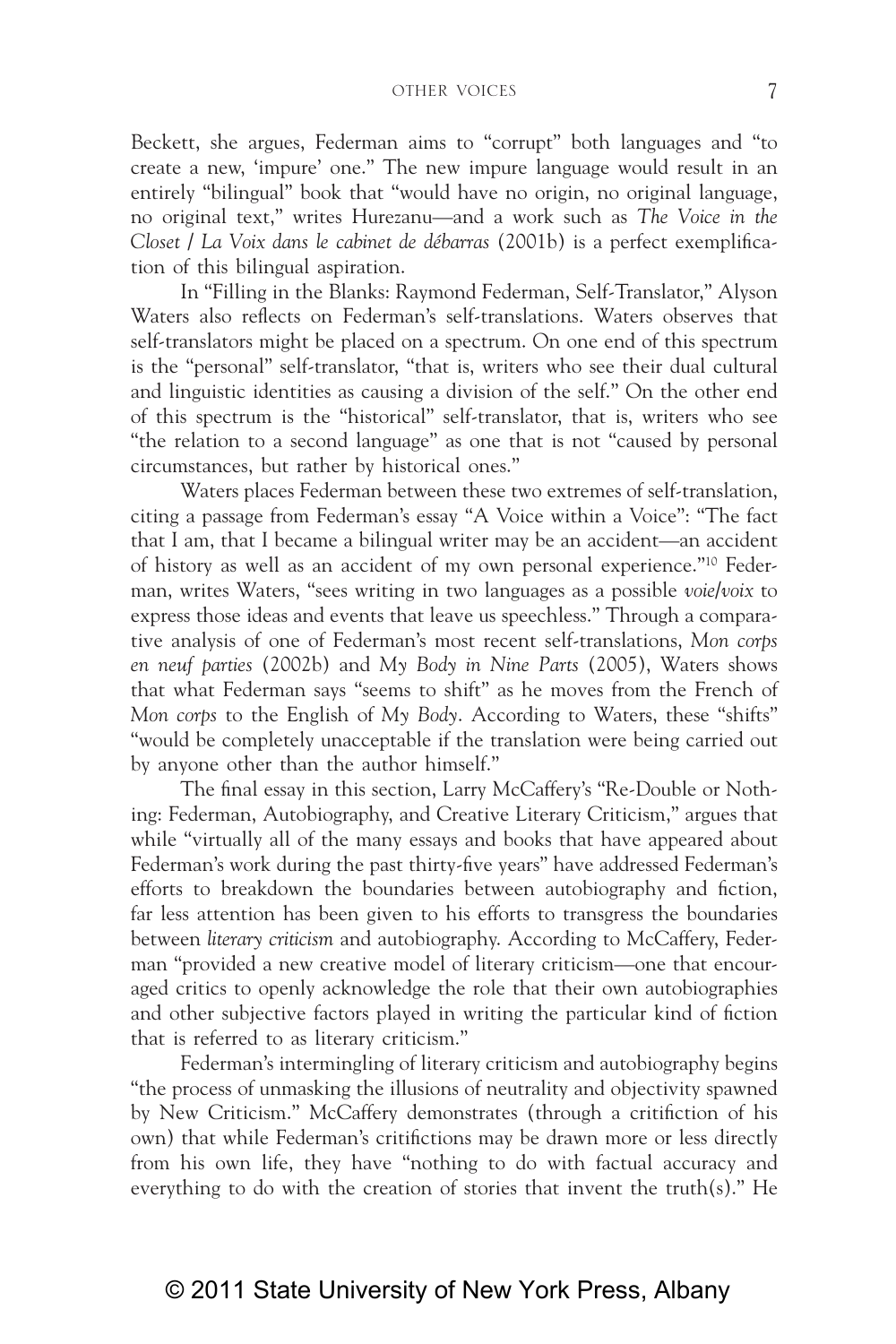closes this essay by asking, "Was there ever a closet? Who cares." McCaffery's point seems to be that while an autobiographical approach to Federman's fi ction and his criticism *may* make sense *prima facie*, on closer analysis it ultimately fails to provide much definitive insight into his real life. Rather, Federman's "avant-garde" form of "autobiography" yields *a life* in fiction and criticism—with the link to his real life being irrelevant.

In sum, the essays in this section provide a glimpse of Federman's academic and scholarly career—one noteworthy for the incredible balance it has achieved between traditional scholarship (Beckett) and creative writing—and criticism. Coupled with his contributions to translation studies and bilingualism, one begins to get a sense of the range of Federman's achievement. He clearly is a scholar and critic of considerable note, even if he is best known for his innovative fictional practices and their attendant "transgressive" philosophy of literature—both of which the next section of the book aims to put in contemporary context.

#### PHILOSOPHY OF LITERATURE

Raymond Federman is the voice within the voice. His fictions are populated by voices that tease one into believing that they have located the "real" Federman only to be left holding empty signifiers—cinders of language. Characters with names such as Moinous, Namredef, French, Boris, Cousin, Ace, Tutu, Homme de Plume, Penman, Dartagnan, Ramon Hombre Della Pluma, the Old Man, Faterman, Federmann, Féderman, and F emerge in his narrative space and taunt one to read them as fictional abstractions of the author. But Federman tells us time and again that they are not him—or are at most only partly him. He makes no distinction between what happened to him and what he imagined happened to him.

Take for example the "plot" of one of his more recent and strongest novels, *Aunt Rachel's Fur* (2001a)—a novel that is exemplary of Federman's writing at the height of his powers. In this work, French expatriate Rémond Namredef travels back to France after a decade of languishing in America. Namredef is in search of a publisher for his novel about a novelist who shuts himself in a room with 365 boxes of noodles to write a novel. Namredef tells Féderman, a professional listener, that his novel, *A Time of Noodles*, is "the story of a guy who locks himself in a room for one year with boxes of noodles, 365 boxes to be exact, one per day, he calculates, to write a novel about a guy who locks himself in a room for one year with 365 boxes of noodles to write the story of his life" (18). Most of *Aunt Rachel's Fur* consists of Namredef telling Féderman stories in no particular chronological order and under no promise of verisimilitude about the history of his family and the series of events which led him to move to America. At essence, this novel is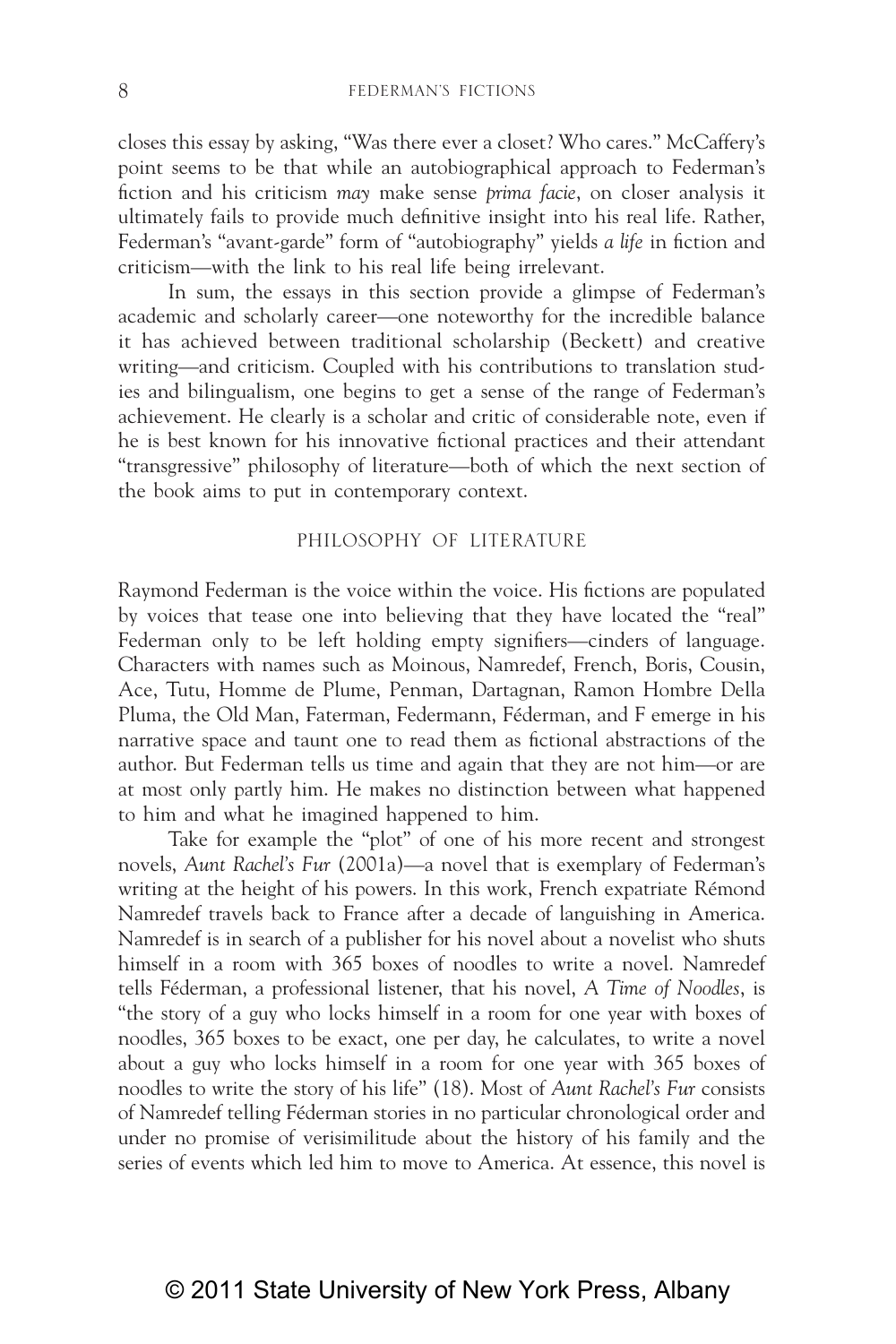about Federman (Namredef) talking to Federman (Féderman) about Federman. As Namredef inquires of Féderman: "Does that make sense to you?"

Federman has been challenging his readers with "plots" like the one just outlined since the publication of his first novel, *Double or Nothing*, in 1971. For readers who thrive on narrative innovation and stylistic experimentation, few writers of the last quarter of the twentieth century are better than Federman. Typographical experimentation, characterization that is neither "flat" nor "round" (in E. M. Forester's sense [1927]), nomadic narrative structure, and an exuberant playfulness place Federman among the most formally adventurous writers of his generation. Federman, by his own account, shares with his innovative peers<sup>11</sup> "a more daring, a more radical use of language" and "a total rejection of traditional forms of narrative, and especially of mimetic realism and mimetic pretension" (1993, 31).

Federman is one of the twentieth-century masters of a genre of writing that came to be termed in the last quarter of the twentieth century as "metafiction." While Federman himself resists this categorization, opting instead to call his writing "surfiction"—and then later in his career, "critifiction"—the term "metafiction" is a useful designation because it immediately associates his writing with other masters of this genre such as Jorge Luis Borges and Italo Calvino. Like them, Federman has internalized this type of writing to the point where the use of innovative and challenging narrative techniques such as metalepsis and hypodiegesis never seems contrived. Federman's writing adroitly, methodically, and systematically breaks down the narratological conventions of literary realism and naturalism, offering experimental and innovative alternatives in their stead. In Federman's hands, strange loops and *mise en abyme* are *conventional* narrative techniques.

One cannot help but admire Federman's dedication to and love for this type of writing—a dedication and love he many times addresses in his novels. In *Aunt Rachel's Fur*, for example, Namredef, tells the professional listener, Féderman,

. . . it's true that for years I've been stuck in digressiveness, wandering endlessly in narrative detours, tumbling again and again into self-reflexiveness, and these old habits, so dear to the storyteller enamored of the interior mirrors of his recitation, will indubitably prevent that wonderful book from being published here in France, that book which caused me so many sleepless nights, but that's the way it is, I'm addicted to self-reflexiveness, I cannot write if I don't watch myself writing, to step out of my writing, to close my eyes on the process of writing would reduce it to pathetic realism or romantic agony. . . . (2001a, 242)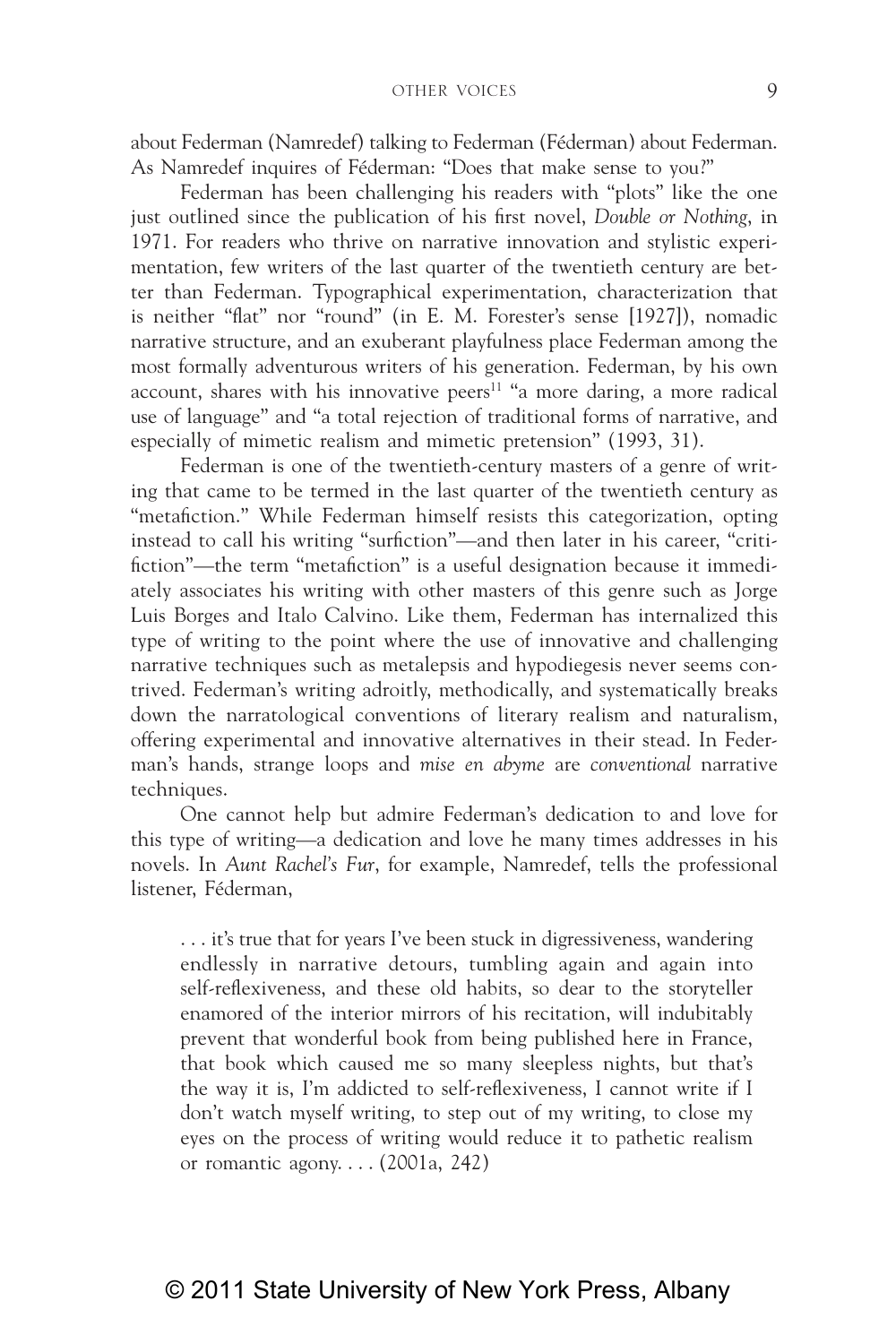Metafictional moments like these which reflect Namredef's infatuation with the process of writing are elegantly scattered throughout Federman's novel, inserted between stories about his past. Namredef is always outwardly respectful of the attention span and interest level of his professional listener. He wants to be certain that the professional listener understands his stories and agrees to the conditions under which they should be understood. The presence of this wholly silent, but omnipresent professional listener—the conceptual complement to Umberto Eco's (1979, 7–10) *model reader*—makes a novel written in a notoriously unreadable form eminently readable. *Aunt Rachel's Fur* remains what Roland Barthes (1968) would call a *scriptible* (writerly) text, but the inclusion of Féderman makes it an excellent introduction to this type of writing. To be sure, *Aunt Rachel's Fur* is a virtual primer on the state of metafiction at the close of the twentieth century.

One of the more interesting characteristics of Federman's metafiction is that it does not limit itself to simply self-reflection on the writing process. Rather, it extends to self-reflection on the publishing industry, marketability, and the reception of innovative fiction. Federman's comments in this regard are often notoriously critical—sometimes even of the very presses that publish his work. In *Aunt Rachel's Fur*, the editors at Les Éditions de l'Amour Fou reject Namredef's novel on the grounds that it is "too postmodern," explaining that

we believe that our readers will not be able to follow your postmodern detours and circumvolutions, of course this doesn't mean your work is bad or has no literary value, but it's too complicated, too cerebral for our readers, as such it has no commercial value, that's the problem with the postmodern novel today, it's not accessible to the general public, the reader who reads for fun cannot follow what is going on, he wants to be told a straight story, or else he becomes frustrated. . . . (2001a, 242)

The editor, Monsieur Gaston, then tells Namredef that his "reluctance to let the story be told" keeps it "from being what it should be, a *Bildungsroman* . . ." (2001a, 243). In frustration, Namredef rescinds his book from consideration at the press, and attempts to educate the editor as to what literature is and should be. *A Time of Noodles* is not a postmodern novel, explains Namredef, but rather "circulates the death certificate of postmodernism, it warns those who are stuck in the postmodern sack to get out before the banks repossess the houses and the cars and the washing machines they bought on credit because their books didn't make the best-seller list . . ." (2001a, 245). However, "even though postmodernism is dead it doesn't mean that literature is done for . . ." (2001a, 250). For Namredef, "a novel is less the writing of an adventure than the adventure of writing" (2001a, 249)—"your life is not the story you write, the story that you write is your life" (2001a, 248).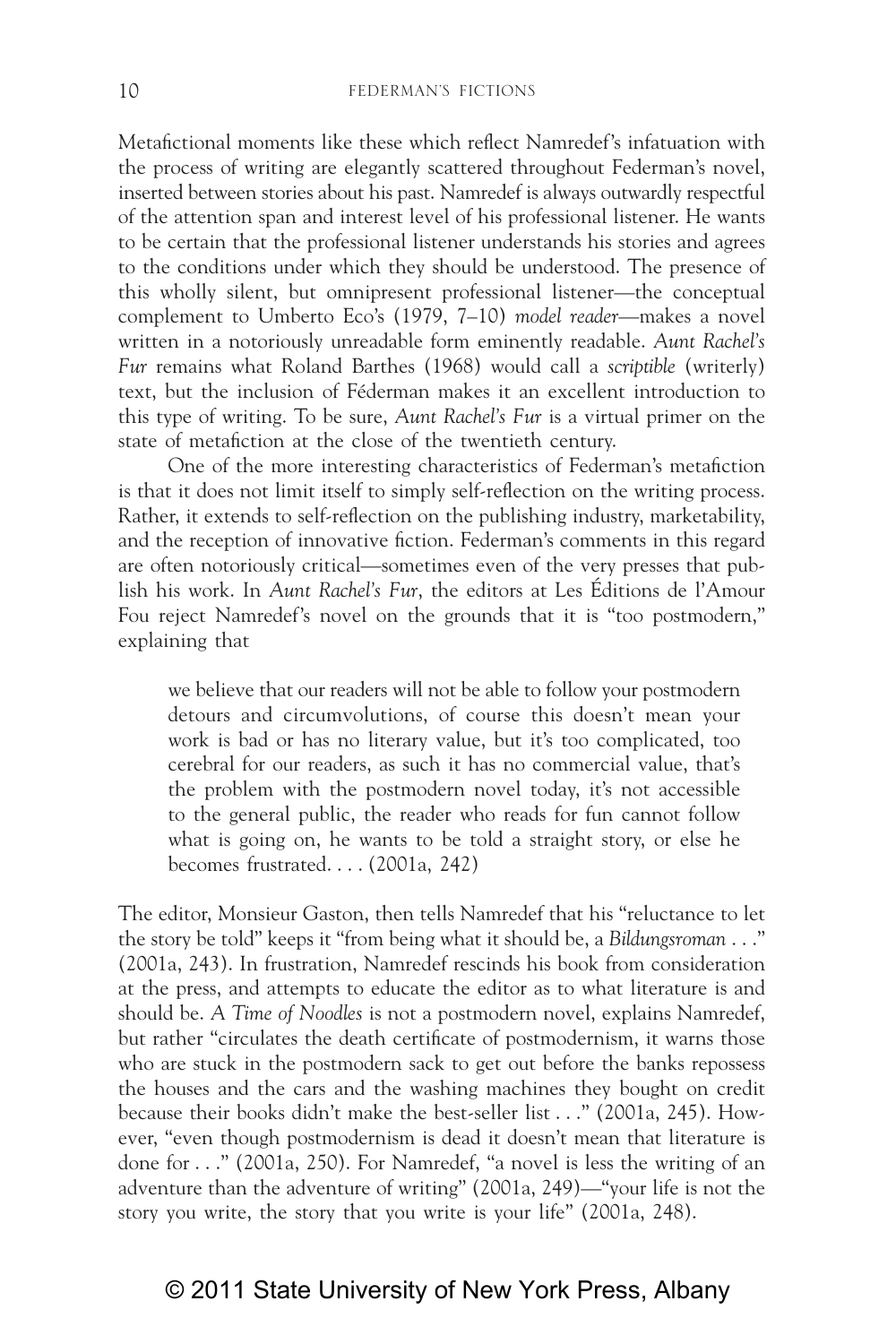Collectively statements in *Aunt Rachel's Fur* are a manifesto to a future literature free from the pressures of market demographics, plot coherence, and genre, but still strongly linked to lives in particular, and life in general. It is fitting, as Ted Pelton explains in his essay in this collection, that none of Federman's fiction has been published by a major U.S. publisher. Rather, it has all been published by small, university, and independent presses like the Fiction Collective (FC), Fiction Collective Two (FC2), Indiana University Press, and Starcherone Books, and not publishing corporations such as Harper and Row or Viking. One cannot help but think that in the hands of a corporate, market-driven publisher, *Aunt Rachel's Fur* would indeed perhaps approach the more traditional *Bildungsroman* genre alluded to by Gaston.

The stories which Raymond Federman shares with us about a life possibly lived by him, possibly by Rémond Namredef, or possibly recounted purely for the pleasure of the professional listener, are spell-binding, captivating, and often bawdy. Namredef is well aware of his storytelling prowess, and continuously teases Féderman about the direction of the narrative. For example, one of the major questions unanswered by *Aunt Rachel's Fur* is whether Namredef slept with his Aunt Rachel: "You sonofabitch, you'd like to know if I screwed my aunt, well I won't tell you, there are things you just cannot tell. . . . In any case, nobody will ever know what happened with my aunt in our intimacy, that's my secret  $\ldots$ " (225). It would not be correct to call the world created through Federman's novel a Baudrillarian world of simulacra, nor would it be correct to call it a Beckettian fictional space where the coordinates of reality and fiction do not operate à la *L'Innommable*. However, like these authors, Federman continuously challenges our assumptions about fictional space and its relationship to the realities of the author, reader, and characters. In Aunt Rachel's Fur, like his other fictions, Federman always keeps the distinction between reality and fiction fluid, floating from one to the other according to the demands of the moment.

We are moved by Namredef's sad account of the callous treatment he received from his relatives in wartime and postwar France, and we empathize with the loss of his immediate family in the "Final Solution." However, by leaving open the possibility that all of Namredef's stories are untrue, Federman compels us to explore questions of historical memory and its relationship to narrativity—questions which are taken up in some detail in the third and final section of this book. Namredef states, "I make no distinction between reality and fiction. . . . Some of my stories are based on my own experiences, and others come from my novel, that's the way I function  $\ldots$  (2001a, 127). And that's the way we begin to function as attentive readers (or, listeners, if you will). Considerations of the reality or irreality of the events recounted by Namredef take a secondary place to simply enjoying the "adventure of writing."

This overview of *Aunt Rachel's Fur* provides a glimpse of the complexity and creativity of his philosophy of literature. Federman's writing is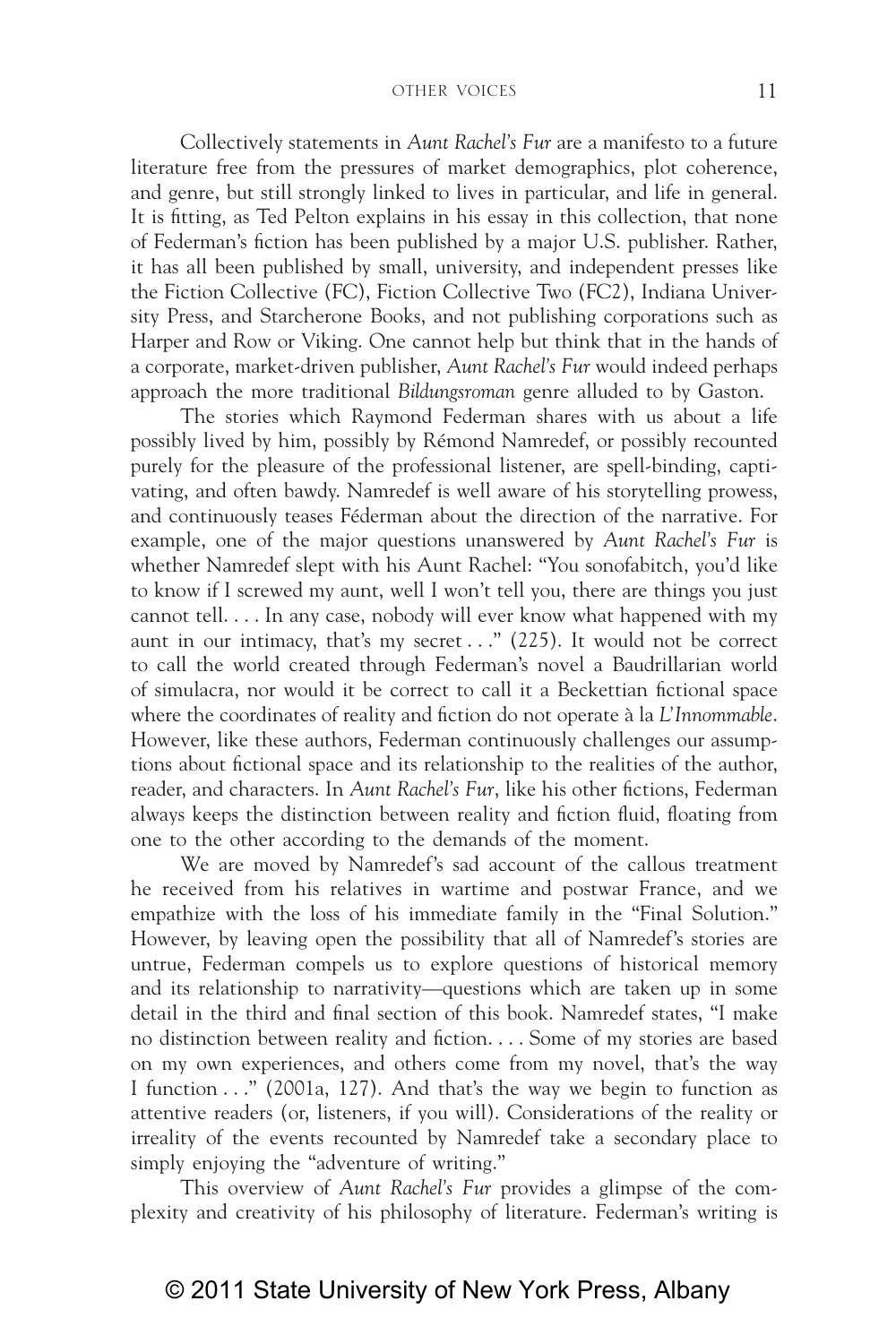beyond doubt one of the most interesting and vital variations of metafiction in contemporary literature, though it is also much more. The relationship between tragedy, memory, and self-reflexivity result in a philosophy of literature that is unlike any other in American letters. The essays in this section of the book, "Philosophy of Literature," provide an overview and critical discussion of Federman's narrative poetics and its relationship with postmodernism and theory.

In "A Narrative Poetics of Raymond Federman," Brian McHale argues (somewhat surprisingly) that Federman's narrative poetics can be described using only the categories of classical narrative theory. Using only voice and writing, story and discourse, time and space, narrative levels and their violation, and the laying bare of fictionality, McHale challenges the notion that Federman's narrative depends upon "some putative 'postmodern theory of narrative.' "

McHale argues that rather than viewing Federman as a postmodern writer, it may be more appropriate to consider him a "'mere' late-modernist, or a latter-day avant-gardist." He maintains that Federman both early and late in his career is "largely *indifferent*" to high theory. While not ignorant of theory, Federman arrives at "surfictional self-reflection" "mainly through reflection on the practice of his precursors—Beckett above all, of course, but also the high-modernists (Proust, Joyce, Kafka), mavericks such as Céline and Le Clézio, contemporaries such as the *nouveaux romanciers* and his American surfictionist compatriots Sukenick, Katz, Chambers, Major, and Molinaro, and even distant precursors such Rabelais, Sterne, and Diderot."

In this regard, McHale's observation is close to Federman's own explanation of his predecessors. However, while agreeing with Federman on the sources of his narrative practice, McHale differs with him on the "transgressiveness" of his poetics. For McHale, Federman's practice is more a continuation of the categories and conventions of world literature than a transgression of them. For example, whereas Federman claims that temporal leaps are transgressive, McHale says, "in point of fact, they are only transgressive relative to a straw man, the putative norm of a chronologically ordered narrative." In the end, McHale goes against the majority opinion which finds Federman's narrative practices to be atypical. For McHale, "Raymond Federman is the most typical novelist of world literature."

In the second essay in this section, "Surfiction, Not Sure Fiction: Raymond Federman's Second-Degree Textual Manipulations," Davis Schneiderman reflects on rewriting in Federman. Schneiderman distinguishes between what he calls "first-degree" and "second-degree" textual strategies. First-degree textual strategies involve spatial manipulation and typographic innovation of the page; second-degree textual strategies involve Federman's efforts to produce "deliberately unreliable biography" through "pervasive cancellations, undoings, and erasures." For Schneiderman, Federman's "failures" to tell his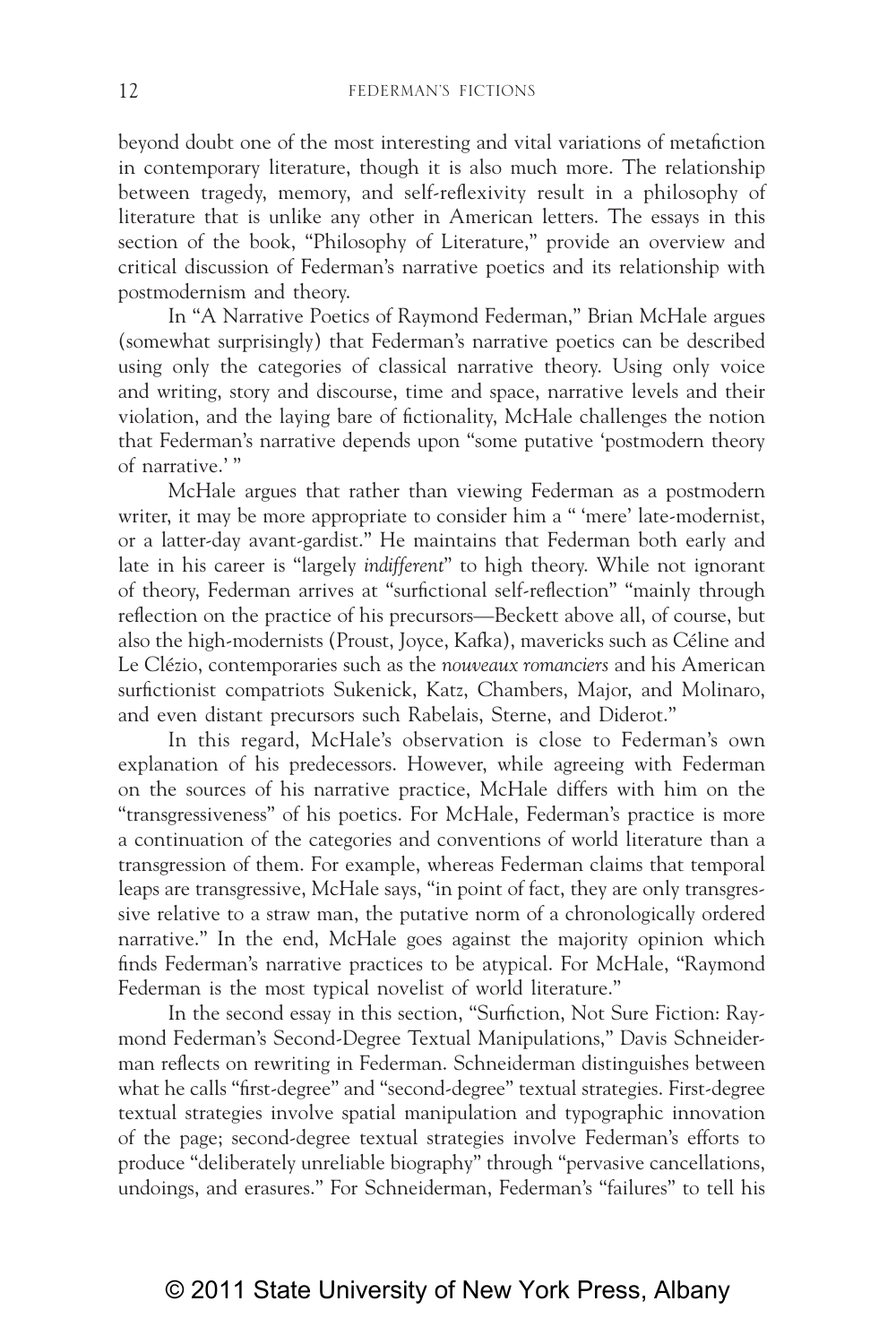story "follow his great mentor Samuel Beckett's injunction, 'Ever tried. Ever failed. No matter. Try Again. Fail again. Fail better.' " But, as for Beckett, so too for Federman, his ostensive "failure" is literally his success—in failing to reveal a complete "*version* of himself at any particular textual moment," he *succeeds* in reproducing himself throughout and across his narratives.

According to Schneiderman, Federman's use of second-degree textual manipulation is both more pervasive and (perhaps) more persuasive than his first-degree textual manipulations. His second-degree textual manipulations "overturn the most easily digestible form: that which should always tell the truth." What results from Federman's ceaseless rewriting is a "non-origin" and "non-space" which reveals neither the author nor his family. What is discovered in the wake of Federman's second-degree textual manipulations is only the "endlessly repeating chatter of Federman's language." Paradoxically, for Schneiderman, in the end the failure to tell his life story "becomes one of Federman's most important techniques."

The next essay, Eckhard Gerdes's "Raymond Federman, the Ultimate Metafictioneer," argues that Federman's "metafictional" achievements require a much more complex notion than is provided in the secondary literature on the topic. Even Patricia Waugh's oft-cited definition of metafiction as "a term given to fictional writing which self-consciously and systematically draws attention to its status as an artefact in order to pose questions about the relationship between fiction and reality"<sup>12</sup> does not do justice to the richness of Federman's achievement.

Gerdes contends that it is simply not possible to provide a definition of metafiction that adequately accounts for Federman's work. Rather, the only way to capture the many concerns about self-referentiality demonstrated in his writing is to focus on examples of three prominent (or dominant) ones: "textual self-referentiality, authorial self-referentiality, and operational self-referentiality." Each, in turn, is further subdivided by Gerdes such that ten "types" of self-referentiality are proposed and analyzed. Indeed, Gerdes demonstrates that self-referentiality in Federman is much richer than one might imagine by simply classifying him as a "metafictionalist." Given Federman's high degree of textual, authorial, and operational self-referentiality, one might conclude along with Gerdes that Federman is the "ultimate metafictioneer"—or, at the very least, metafictional innovation *after* Federman becomes a much more difficult task.

If McHale and Gerdes are correct—and terms like "postmodernism" and "metafiction" do not capture well Federman's approach to fiction—then another approach might be needed. The next contribution, Thomas Hartl's "Formulating Yet Another Paradox: Raymond Federman's Real Fictitious Discourses," suggests one: paradox.

Following Douglas Hofstadter's *Gödel, Escher, Bach* (1979, 21–23), Hartl contends that "the main characteristic of paradox is to be found in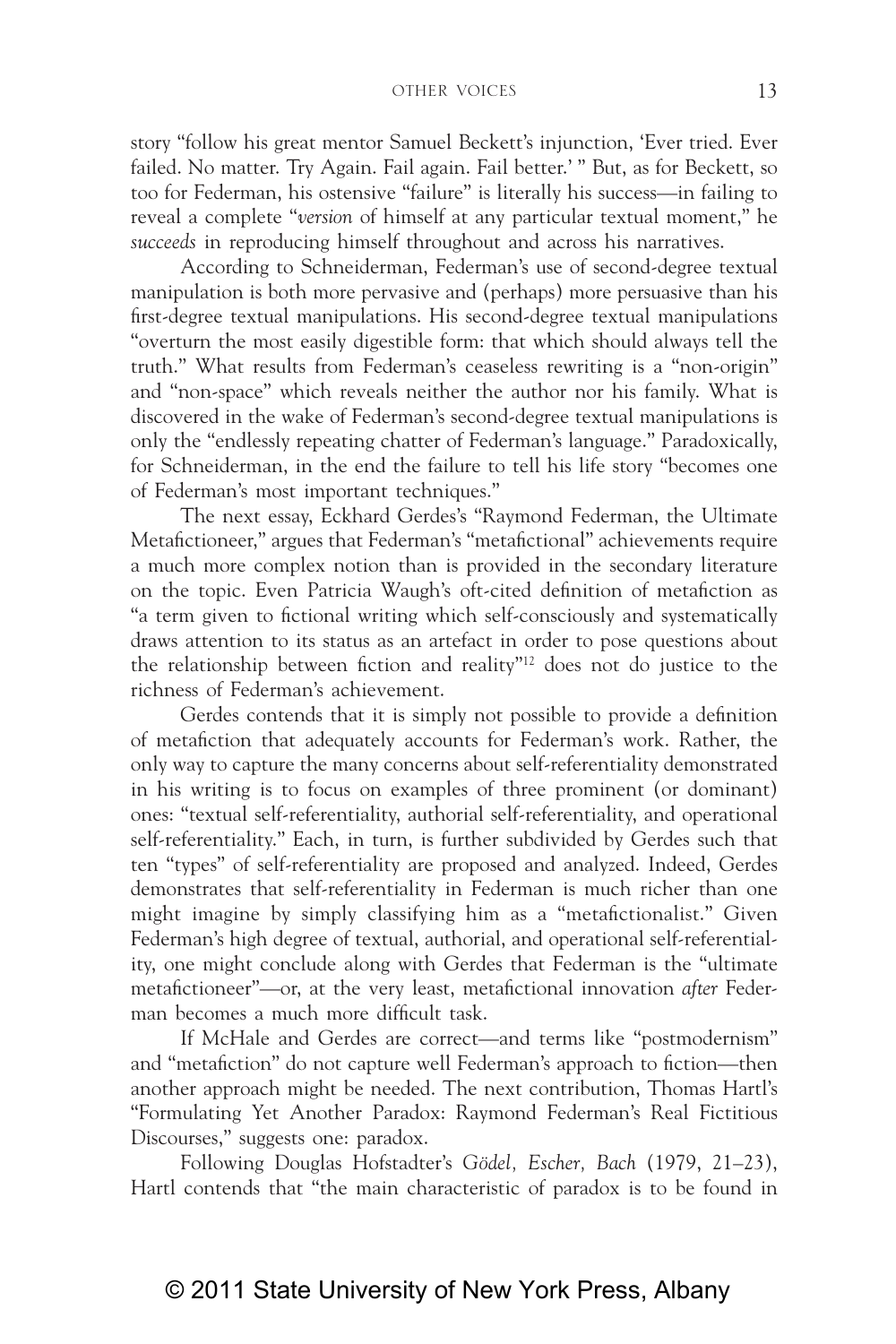self-referentiality and the formation of strange loops." According to Hartl, Federman uses paradox "to short circuit fiction and criticism, to transgress the boundaries set up between fiction and reality, in short, to break down traditional ontological boundaries set up between text and reality." Unlike "the absurd," which "always amounts to a negation of the truth," "paradox only negates the common beliefs of most people," notes Hartl (quoting Micraelius). Arguably, one of the "common beliefs" negated through Federman's use of paradox is our sense of the ontological structure of fiction.

Through the use of paradox, Federman is able to do "away with the observation of different ontological levels within the narrative situation." "There is always another voice outside the text, a voice that precedes, supersedes each narrative voice, as in the drawing of the hand that holds the pen that draws itself," says Federman referring to the paradoxical art of M. C. Escher.13 Instead of resulting in a hierarchical narrative space, Federman's use of paradox produces a "heterarchical" one, that is to say, one wherein there is "no single 'highest level.' " As such, says Hartl, "paradox opens a utopian space where truth might be produced—and truth, here, may even itself be paradoxical." This heterarchical utopian space opened up by paradox breaks down the ontological space of narrative. Thus, in Hartl's estimation, paradox becomes a concept that captures well the essence of Federman's fictional practice.

In "The Agony of Unrecognition: Raymond Federman and Postmodern Theory," Eric Dean Rasmussen situates Federman's "surfiction" and "critifiction" in relation to several varieties of postmodern theory. He finds that Federman's work here "can be seen to inform three varieties of postmodern theory: French poststructuralism, American neo-pragmatism, and German systems theory." Rasmussen shows a number of ways in which Federman's surfiction and critifiction "endorse and enact typically postmodern literary commitments: the open text, the indeterminacy of meaning, self-reflexive and anti-representational modes of writing, and reading/writing as a collaborative (auto)*poietic* process involving multiple agents working together to harness linguistic *différance* into meaningful formations."

However, Rasmussen admits that there may seem to be a glaring difference between the "theoretical" work of Federman and that of his continental counterparts like Jacques Derrida, Michel Foucault, and Gilles Deleuze. The difference being that the continental thinkers appear to be much more "rigorous" theorists (or thinkers) than Federman. Rasmussen rightly disposes of this observing that while "Federman's critifictions may lack the philosophical rigor of writings by continental intellectuals" like Derrida, Foucault, and Deleuze, he compensates for this by making these oftentimes complex theories "accessible" "without dumbing them down." Writes Rasmussen, "He does this in part by articulating his thoughts within a broad emotional or tonal range, thereby avoiding the 'tone lock' that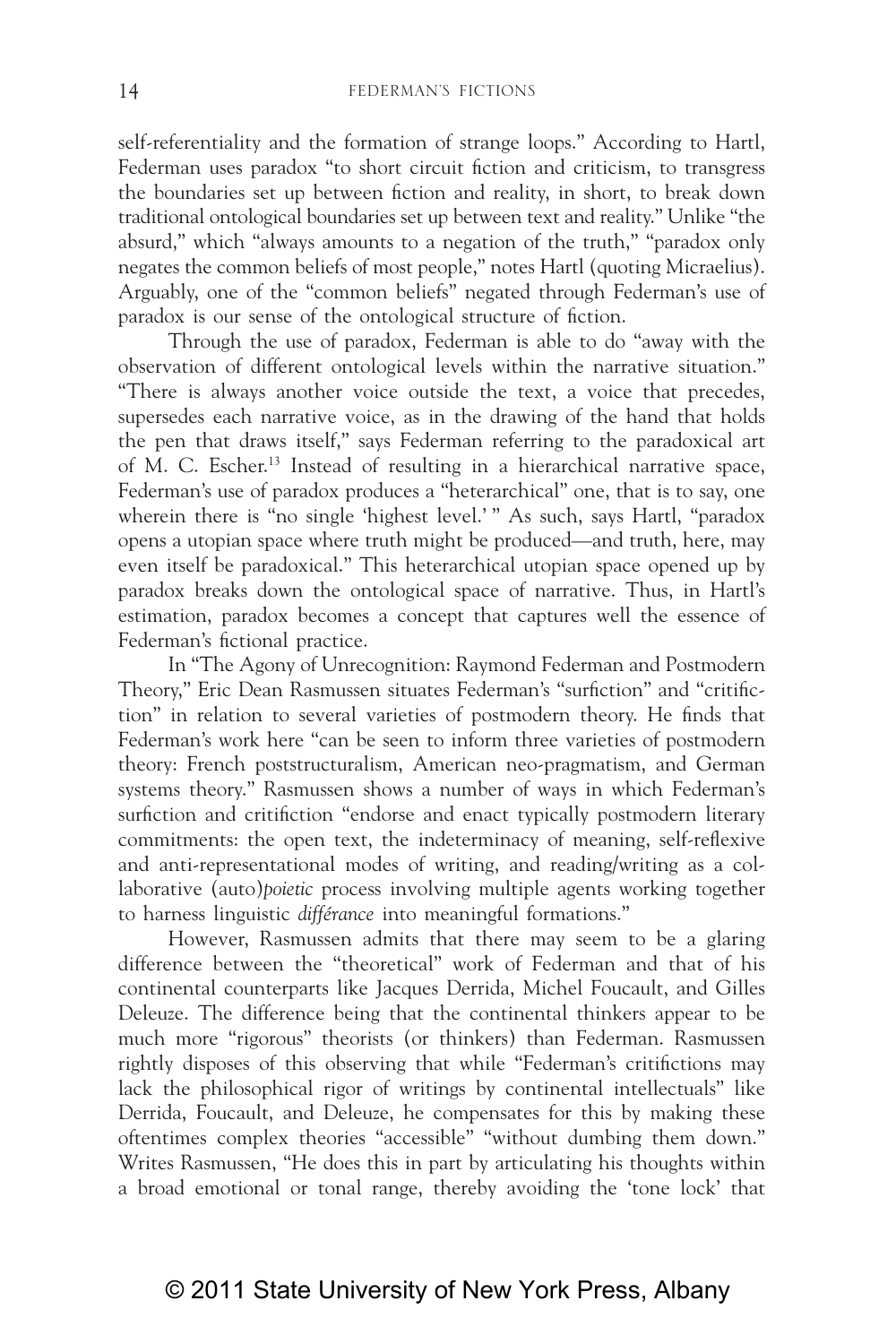makes so much academic writing sound sclerotic and lifeless." Nevertheless, Rasmussen contends, Federman's surfiction and critifiction have "been overshadowed by, and even integrated into, his novels."

The final essay in this section, "Raymond Federman and Critical Theory," takes on a project similar to the previous one. However, its author, Jan Baetens, is much less optimistic than Rasmussen about Federman's relationship with continental theory. Whereas Rasmussen views Federman as "endorsing" and "enacting" critical theory, Baetens contends while it is possible to situate Federman in the context of critical theory, it "is not necessarily . . . best" to do so. While Baetens agrees with Rasmussen that Federman makes "major contributions to the field of literary theory," it is difficult for him to put Federman squarely on the side of critical theory. Baetens contends that even though this is "not wrong *per se*," aligning Federman with critical theory "does not really do justice to the complexity and the singularity of the author's work."

Instead, Baetens suggests that Federman's work should be aligned more with "global autobiography" and "existentialist aesthetics" than "the languagecentered approach of Critical Theory" (or poststructuralist theory). Both alignments suggested by Baetens are intriguing and worthy of more study, particularly Federman's existentialism. Baetens only makes passing mention of Federman's existentialism and really does not develop it in much detail. Nevertheless, his suggestion opens up a host of questions about the possible relationship of Federman's critical thought to continental thinkers in the existentialist tradition, particularly Martin Heidegger and Jean-Paul Sartre. "[I]f there are traces of Critical Theory in Federman's work," Baetens states, "these traces are heavily reworked, assimilated, played and laughed with, i.e., absorbed into a fictional universe that imposes its own logic, which is of course in dialogue with many of the ideas of the Critical Theory movement but without falling prey to a literal illustration of a Grand Theory which does not really define what happens in a Federman fiction."

The essays in this section reveal the depth and range of Federman's philosophy of literature. They also indicate the complex relationship that his writing has to designators commonly associated with his work. While terms like "metafiction" and "postmodern" provide a general indicator of the direction of his writing, they are not entirely accurate. Even terms of his own making such as "surfiction" and "critifiction" do not indicate the rich relationship that Federman's writing has with philosophical issues concerning language, reference, and aesthetics. As such, rather than trying to contain his work with one of these terms, it is probably best to avoid using them to describe his work. In many ways, the uniqueness of his philosophy of literature defies common designators. If, however, one must have a term, then "postfictionalist" or "posttheorist"—as noted earlier—will do better than most.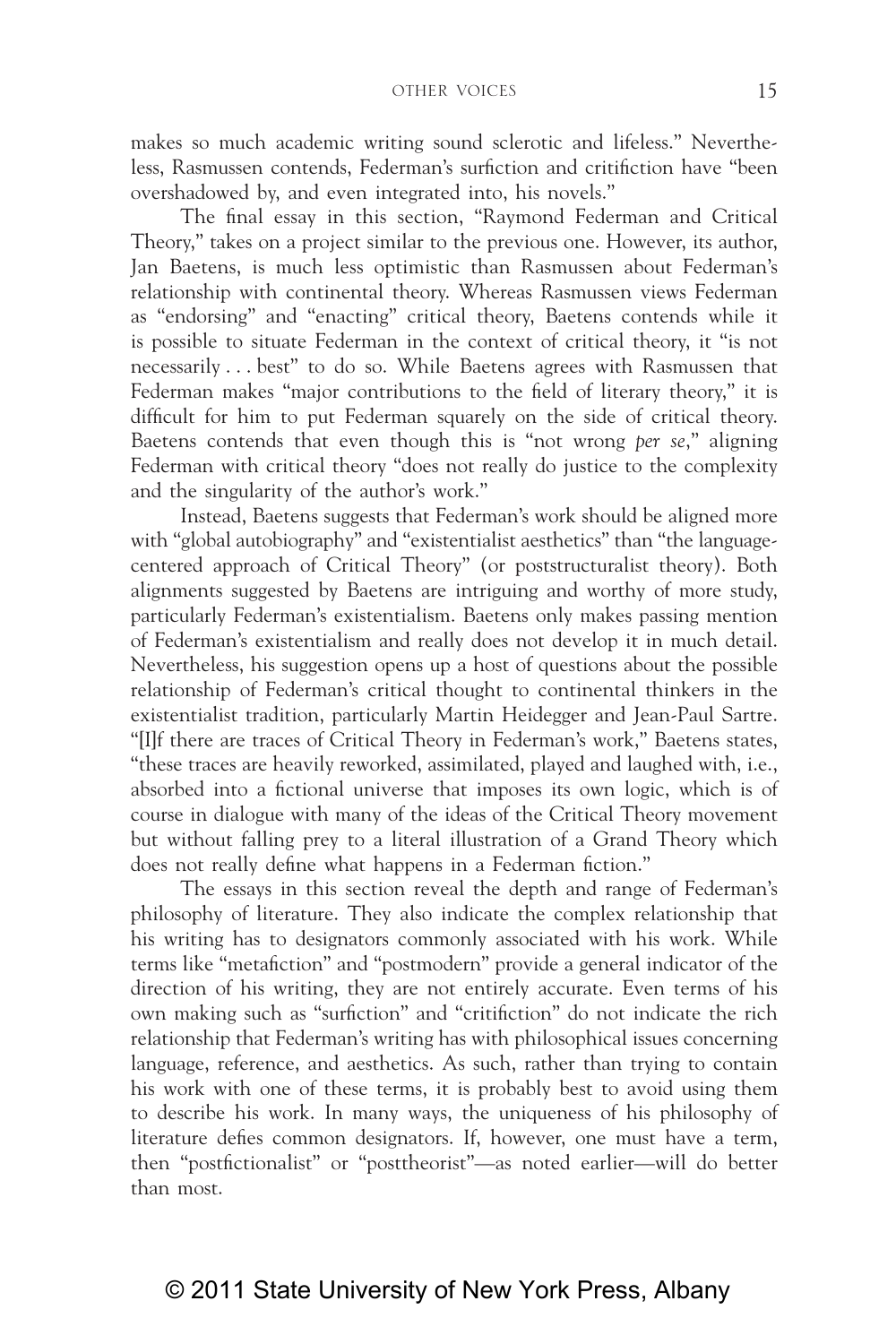### LAUGHTER, HISTORY, AND THE HOLOCAUST

In Federman's narrative world, meaning is not achieved through the representation or re-presentation of events outside of the text. Rather, it is temporarily produced through the act of reading; through our engagement with his masterfully playful deployment of language. His work demonstrates how meaning is possible without reference and representation. In a way, Federman's narrative world has a lot in common with Jacques Derrida's vision of the "world as a text" established in *De la grammatologie* (1967).

For Derrida, there is nothing outside of the text ("il n'y a pas de horstexte"). Aesthetic texts like Federman's novels foreground the play of presence and absence. They are a place of the effaced trace. Furthermore, for both Derrida and Federman, the subject-object distinction does not hold. Both challenge the notion that we are able to objectively describe objects in the world—even those events that we believe are the most meaningful ones in our lives. If Derrida's textualism asserts that we cannot provide answers to questions such as "What is  $X$ ?"—whether  $X$  is fiction in general or a particular event in our life—then *Federman's* textualism asserts that we cannot provide an answer to the question "What is XXXX?," when "XXXX" stands for the family members that the young Federman lost in his childhood.

The power of Federman's writing comes from the stories he *doesn't* tell us: from the *absence* that is the continuous *presence* of his texts. While Federman's fiction is grounded in a notion of textualism or textuality similar to Derrida's, the power of his novels is established by the fact that Federman is continuously taunting us with the possibility of representation—of a reality outside of the text—which in Federman's case was a particularly traumatic and horrible one.14

Born in France in 1928, Federman involves elements in his novels that can be traced back to a central trauma from his childhood. "My life began in a closet among empty skins and dusty hats while sucking pieces of stolen sugar," writes Federman in his 1982 novel *The Twofold Vibration* (53).15 Specters of this event situate most everything he has written.

This line from *The Twofold Vibration* is part of a much longer passage which was written as a poem in 1957, long before the publication of the novel (McCaffery 437). Federman calls this poem his "autobiography." "My entire work comes out of these two dozen lines which have been dispersed throughout my work," says Federman (McCaffery 437–38). "Some of what is told in that poem may be true," he comments, but some may not be. For example, he says, "whether or not I slipped on the twelfth step cannot be verified" (McCaffery 438).

Federman's poem recalls an incident from a horrific event that occurred on July 16, 1942. It was on this date that the Nazis rounded up 12,884 Jews in Paris. The event, referred to by the French as "la grande Rafle," included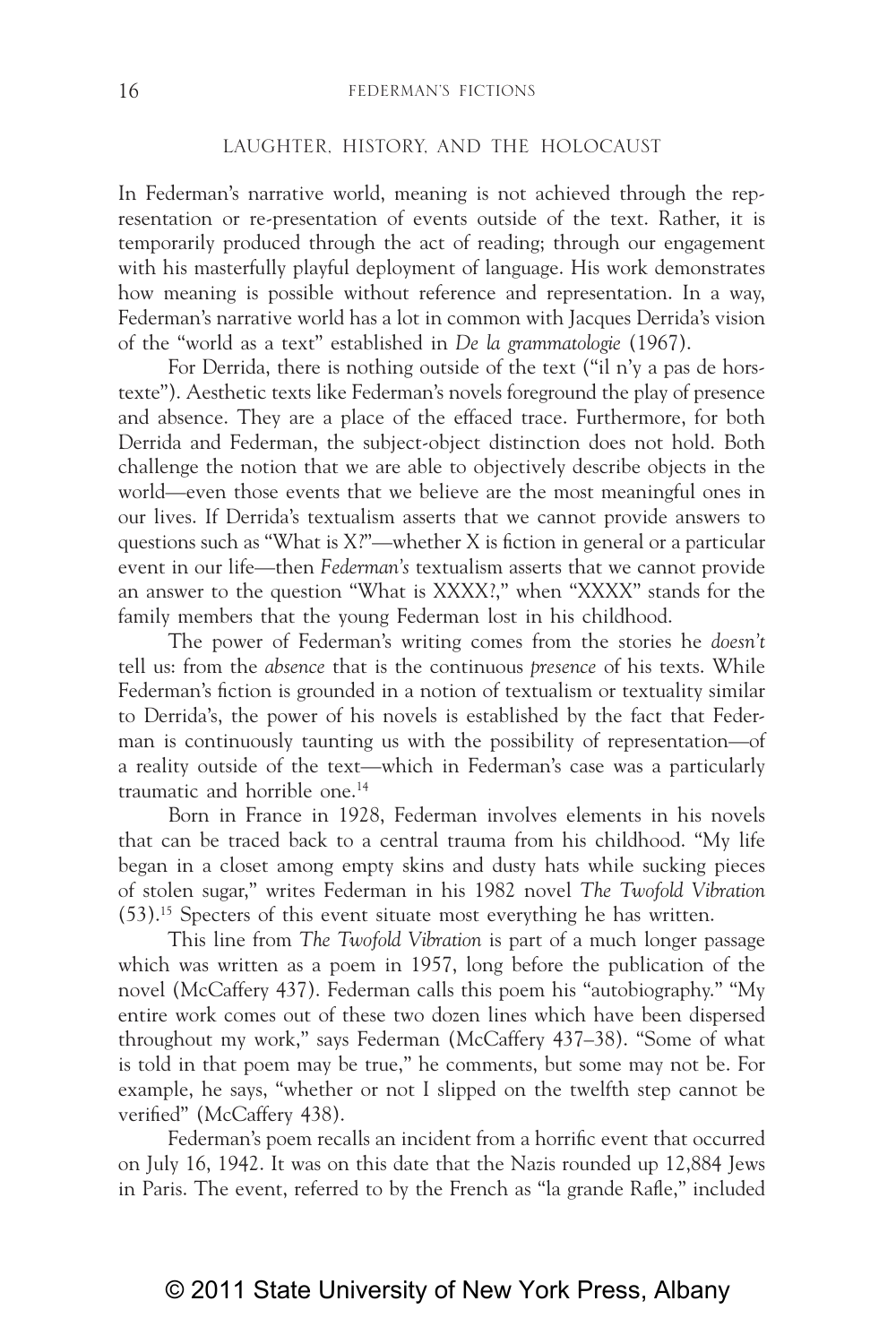Federman's parents and sisters. Upon hearing the Gestapo making their way to their third floor apartment at 5:30 A.M., Federman's mother, Marguerite, hid her son Raymond in a closet on the landing. The Gestapo sent his parents and sisters to the concentration camp in Auschwitz on train convoys 14, 21, and 25, where they did not survive the year (Hartl 13).

Raymond was fourteen years old at the time. He sat in a closet in only his underwear as his family was taken away. Fearing the anti-Semitic neighbors in the apartment on the floor below, he remained in the closet all day and most of the night. During this time, he sucked on sugar cubes and defecated on newspaper, which he then placed on the roof of the building. When he left the closet, he wore one of his father jackets, having removed the yellow star from it (Hartl 13).

While most of his fiction gravitates around this event, Federman does not consider it to deal with the Holocaust. In an interview with Mark Amerika, Federman (2002a, 421) comments,

My work is really about the post-Holocaust, what it means to live the rest of your earthly existence with this thing inside of you—and I don't mean just me, I mean all of us, wherever we may be—those who experienced it, those who think they experienced it, those who survived it, those who did it, those who witnessed it and said nothing, those who claim they never knew, those who claim it never happened, those who feel sorry for those to whom it happened, and so on and so on. The Holocaust was a universal affair in which we were all implicated and are still.

This comment seems to support Baetens's assertion (noted earlier) that Federman's work should be aligned more with existentialist aesthetics than poststructuralist theory. Nonetheless, Federman's fictions deconstruct our notion of the relationship of fiction to reality, and test our convictions about autobiography, mimesis, and the nature of knowledge. Their direct connection with his experiences as a youth during the Holocaust coupled with his unique philosophy of literature make them a significant contribution to an understanding of the Holocaust and its representation in the arts.

The final group of essays, "Laughter, History, and the Holocaust," takes up this very topic, that is, Federman's contributions to Holocaust history and literature. While Federman's survival of the Holocaust and the inscription of key events relating to this are well known to scholars of his work, what are less well known are his contributions to Holocaust studies, trauma studies, and the philosophy of history. Arguably, some of the most interesting current work being done on Federman lies in these areas—areas that take up his unique and theoretically progressive approach to trauma and history.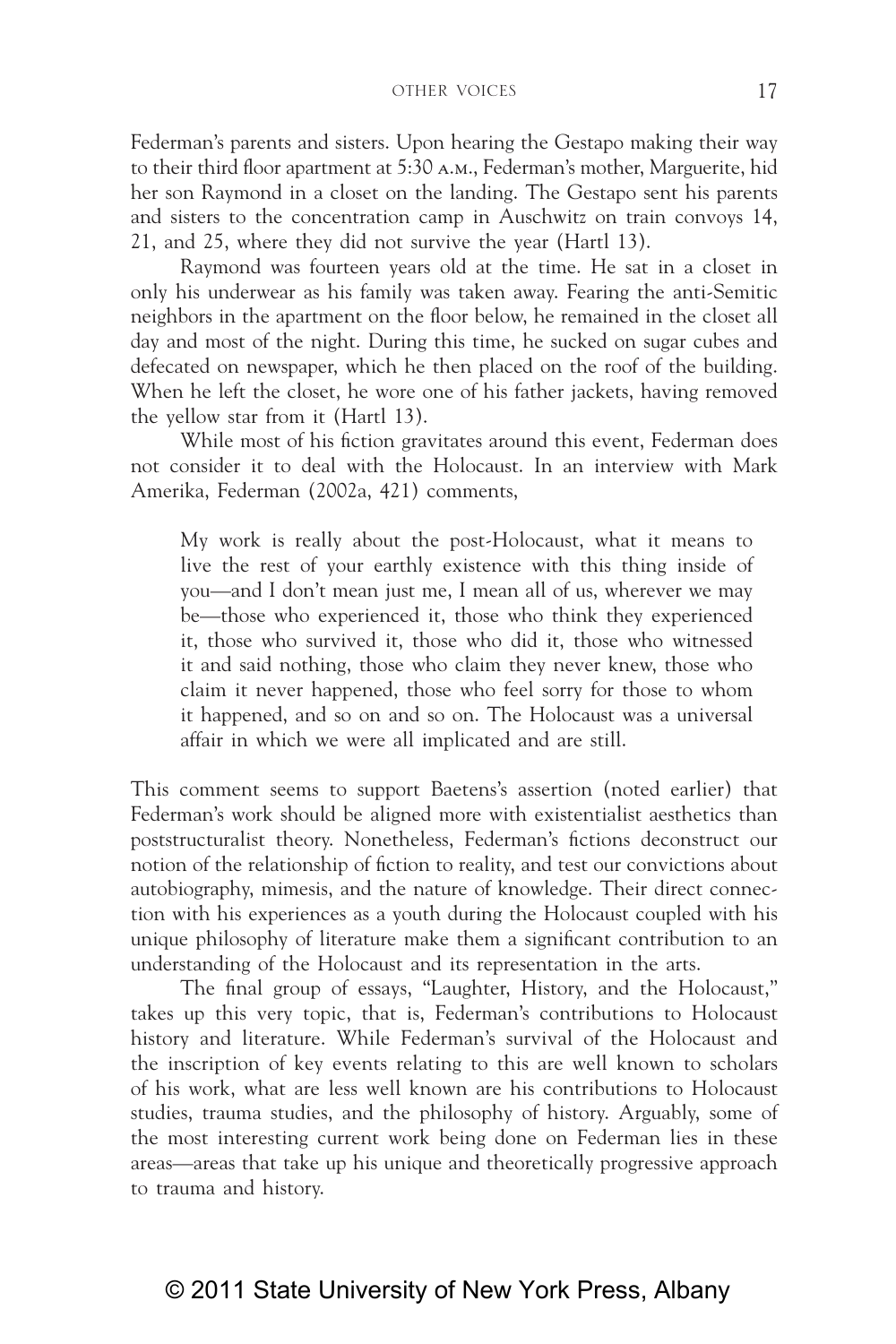In "Surviving in the Corridors of History or, History as Double or Nothing," Dan Stone ruminates on Federman's complex relationship to history, and concludes that "history is always already a form of surfiction." For Federman, surfiction is the notion that "reality as such does not exist, or rather exists only in its fictionalized version, that is to say, in the language that describes it" (1993, 38; quoted by Stone). For Stone, history as a form of surfiction *does not* entail "that the past did not exist" or "that our only awareness that the past did exist comes from historians." Rather, it entails that "the past given meaning, constructs the past imaginatively. Reality does not exist, especially when it is past reality—history is double or nothing."

Stone's approach to history as a genre of writing allows him to reconcile Federman's apparent opposition to "historical method" while still not deserting "his post as witness to history." In Federman's writing, Stone finds a historian who shows us that history is more than just "numbers and statistics." For Federman and Stone, history is "loaded with emotional and moral freight and does far more than just provide information about the past." Stone, citing Jean-François Lyotard, remarks that what is needed is *feeling*, rather than knowledge—and it is here that Federman's work excels. Stone writes, "it is precisely the absence of 'facts' that generates the profound sense of rootedness in history that one feels here."

In the next essay, "When Postmodern Play Meets Survivor Testimony: Federman and Holocaust Literature," Susan Rubin Suleiman reminds us that the discussion of Federman's work within the context of Holocaust literature is a recent phenomena. The reason may be linked to the fact that Federman himself was not deported, but is probably better explained by the fact that Federman's writing does not fit the mold of traditional testimonial writing. One of the central differences between classic Holocaust literature authors such as Primo Levi, Elie Wiesel, and Charlotte Delbo is that unlike them, Federman makes no claim to factuality, witnessing, or veracity. This puts Federman's contribution to Holocaust literature in a category of its own: even Art Spiegelman wants us to classify his *Maus* comix as nonfiction.

Moreover, Federman's work unlike classic Holocaust literature is not concerned with philosophical issues like "the problem of evil" or "the existence of God," rather his problem, for Suleiman, is "how to tell a story." In her chapter, she provides a glimpse of how Federman's use of literary strategies such as multiple narrative voices, paradox, and preterition (the rhetorical figure of "saying while not saying") contribute to his inimitable version of Holocaust literature. She also remarks that Federman's interest in laughter and "preoccupation with sexual transgression and sexual pleasure" are features which set his Holocaust literature apart from that of his contemporaries. For Suleiman, "Federman's achievement as a writer of the Holocaust has been to give us his own inimitable version of that experience, and at the same time make us realize—the way a great writer does—that although every life is unique, its meaning can be communicated."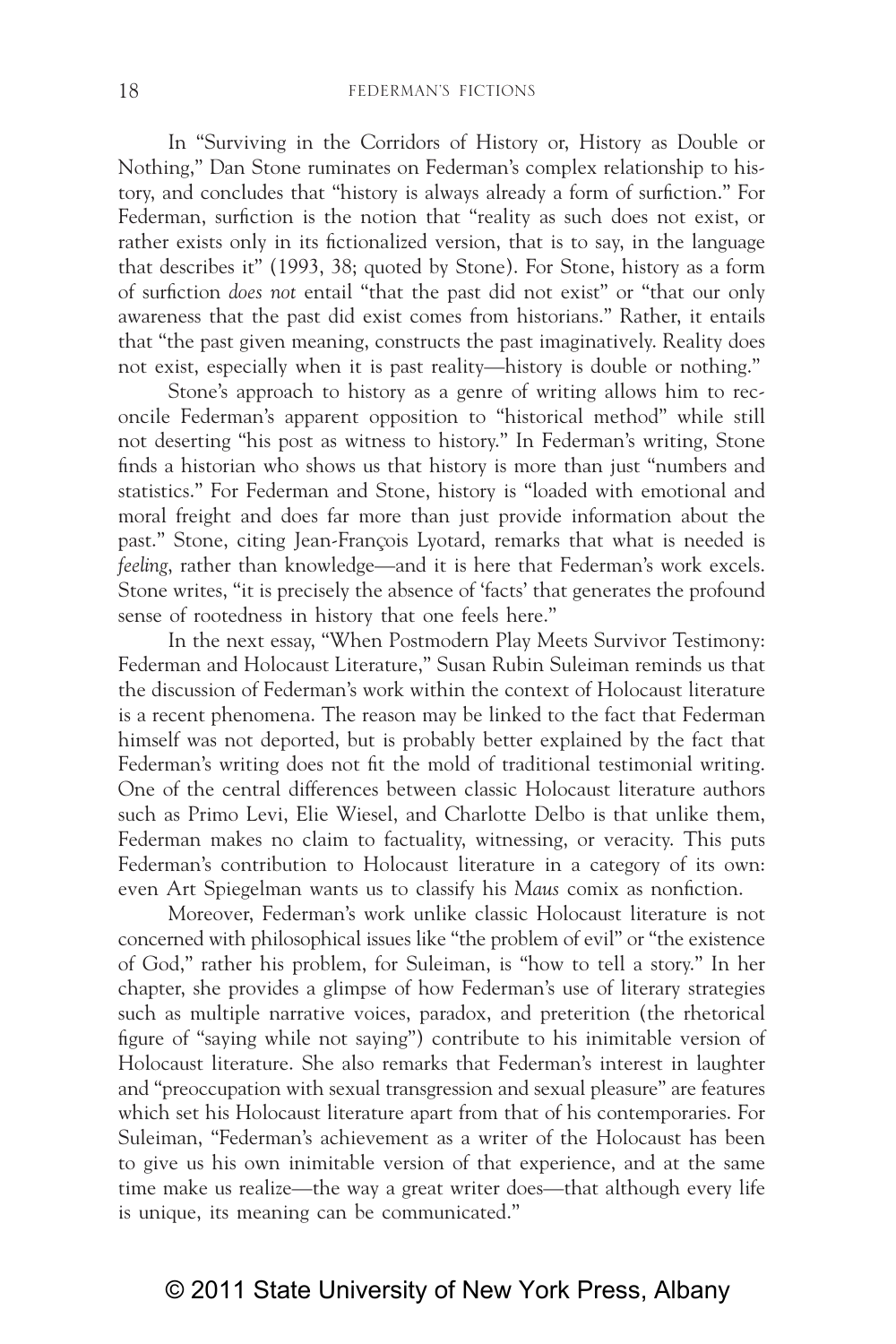Marcel Cornis-Pope's contribution, " 'In Black Inkblood': Agonistic and Cooperative Authorship in the (Re)Writing of History," maintains that Federman's oeuvre can be viewed as a confrontation between history and rewriting. In his earlier novels such as *Double or Nothing* (1971) and *Take It or Leave It* (1976), Federman's "success at articulating 'real fictitious discourse' depended on his willingness to *unwrite/rewrite* the already extant stories of his life." In works from this period, claims Cornis-Pope, "Federman addressed the crisis of history and literature from the perspective of a playful/agonistic authorship, which involved a polemical confrontation between teller and listener, speech and writing." However, in later novels such as *The Twofold Vibration* (1982) and *Smiles on Washington Square* (1985), Federman emphasized a different approach to history, which Cornis-Pope describes as "cooperative" and "integrative." "A character-author addresses his story to a sympathetic narratee," writes Cornis-Pope, "who is invited to receive, but also to contribute to the rewriting of the (his)story."

Cornis-Pope observes as well that Federman's recent novels tend more to emphasize "the task of rewriting over that of deconstruction." In the 1980s and 1990s as opposed to the 1970s, Federman's writing is more concerned with developing "its own alternative story against the dominant cultural narrative" than with the deconstructive task of demonstrating the "impossibility of narrating 'lives.' " Nevertheless, Federman's postmodern innovative fiction never abandons foregrounding "the problematic nature of all historical representation that relies on the power of narration for 'truth.' " Here, Cornis-Pope reminds us that Federman's philosophy of history should be disassociated from some of the most influential continental philosophies of history—the "negative dialectic" of the Frankfurt School, Martin Heidegger's notion of "historicity," Jean-Paul Sartre's notion of the freedom of history, and finally, Michel Foucault's discourses on history and power. While not developed in his essay, this dissociation will certainly be a fruitful topic for further investigation.

Cornis-Pope's contribution reminds us of one of the most important consequences of Federman's fiction: the questioning of the ideology of grand narratives of history. By emphasizing "individual experience" over "history's grand plots," Federman is "disrupting official representations" of history. For Cornis-Pope, Federman's "exploratory" form of historical rewriting approaches "self and humanity"—in Federman's words from the opening pages of *The Twofold Vibration*—"from a potential point of view, preremembering the future rather than remembering the past."

Christian Moraru's "Cosmobabble or, Federman's Return" introduces us to Federman as a cosmopolitan writer. For Moraru, novels such as *Aunt Rachel's Fur* (2001a) and *Return to Manure* (2006) are "counter-nostalgic narratives." These accounts of his returning to scenes and sites of his childhood and adolescence are not an effort by Federman to restore or bring back to life a presence from the past that has been lost. Rather, says Moraru, they are efforts